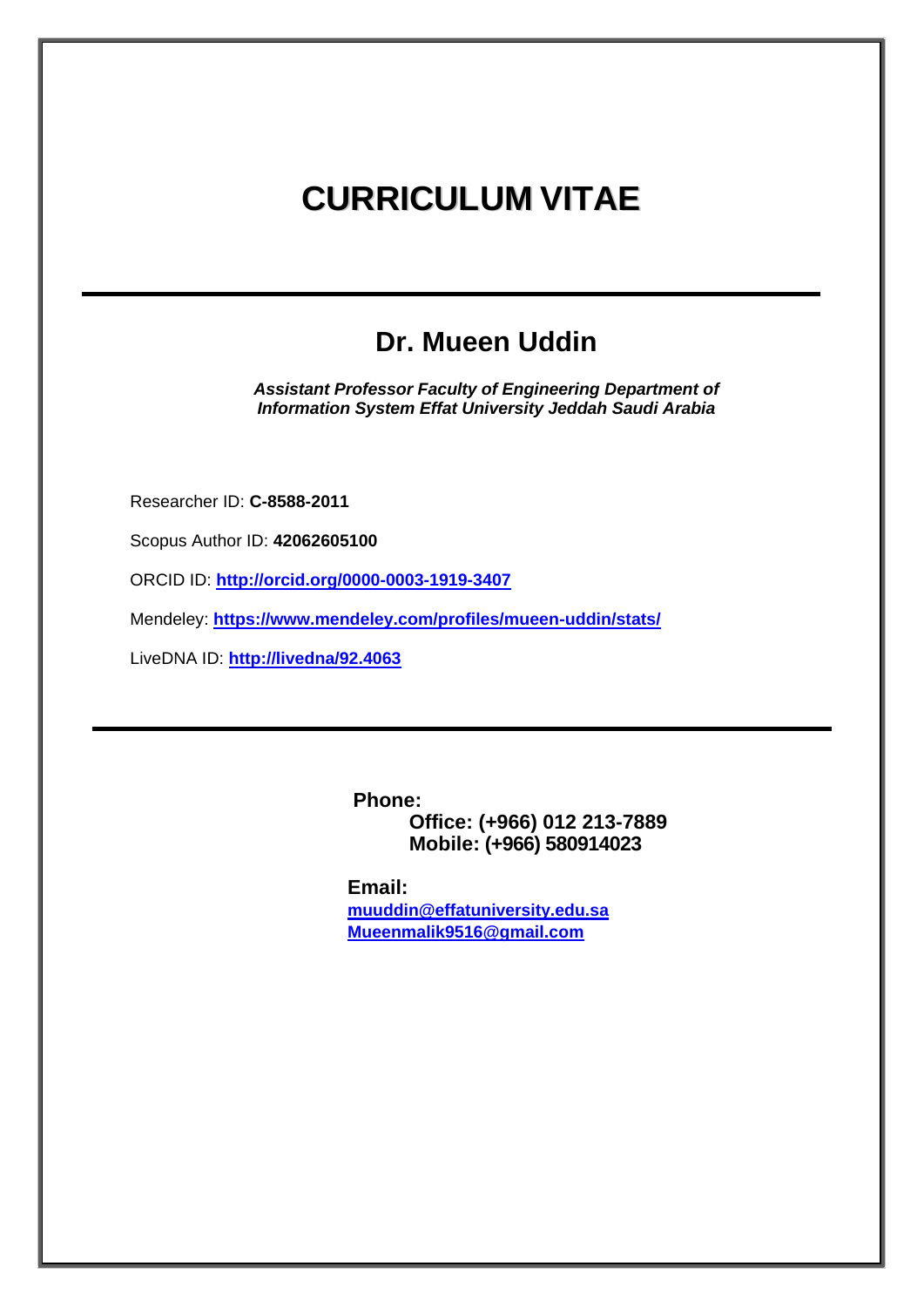## **CAREER OUTLINE**

Currently I am employed as Assistant Professor at Faculty of Engineering, Department of Information Systems Effat University Jeddah Saudi Arabia. The focus of my employment has been on research and teaching, and I have maintained a rare balance by demonstrating a strong competencies Research (60%), Teaching (30%) as well as Community Service (10). The detailed curriculum vitae provides a comprehensive account of my activities and achievements and summarizes the prominent achievements in my career.

I completed my doctoral research (Ph.D) in July 2013. My doctoral thesis, titled "Energy Efficient and Low Carbon Enabler Green IT Framework for Data Centers in Pakistan", derived a measurement framework to evaluate and implement Energy Efficient Cloud data centers in Pakistan. In 2012, an extensive publication and discussion in a top tier journal described my doctoral research outcome as the most comprehensive and rigorously tested measurement framework for cloud data centers.

In my relatively short academic career, I have gained global recognition through my transformational research, strong leadership and applied teaching in the area of Information Systems specifically focusing on Information & Network Security and Cloud Computing. This is evident by the: (i) 80+ journal and conference publications, (ii) initiation of a large and vibrant research track at different Universities with different research groups I worked, (iii) initiation of multiple International Information System related workshops, (iv) regular involvement in research grants with leading and global academic and industry partners around the world, (v) regular invitations for presentations by the academia and practice, (vi) substantial editorial, review and academic services, and (vii) the demonstrated excellence in teaching. Below are the details.

- 1. I have more than (**80**) international publications to my credit in past (9) years of my professional research and teaching career, in reputed academic and practitioner outlets. The number of publications demonstrates my excellence in research, while the publication outlets and accolades demonstrate the quality of my research (see the complete list of publications on page 7). It is highlighted that **23** of my publications are published in tier level publication outlets i.e. Q ranked journals with cumulative Impact Factor more than 35. Two (2) of my papers in international conferences got best paper awards for serving the CS & IS community especially Cloud based Energy Efficient Computing paradigm. Attesting to the rigor and relevance of my research, Publish or Perish (PoP) reports **834 citations** of my publications, Google Scholar reports over **900 citations**, while Scopus Elsevier (Mendeley) reports over **590 citations** during the last 8 years of my research profile. More importantly, demonstrating a strong impact of my research, Google Scholar & PoP highlights over **100 citations per-year** with an **h-index value of 18**.
- 2. As a key indication of my research leadership and the foresight, I am currently a research member of Machine Learning & Cyber Security Research group at Effat University. I was also heading a vibrant & coherent research track titled, "Secure & energy efficient algorithmic cloud computing" at International Islamic University Malaysia (IIUM) during my Postdoctoral Research from 2013 to 2015 (co-chairing with Prof. Dr. Asadullah Shah). The track was a direct outcome my Postdoctoral research and attempts to further extend my research work and findings with collaboration between different researchers from various universities. The track today has grown to a substantial research initiative attracting a large number of students and grants locally and internationally involving people from academia and industry. At present, I have supervised seven (7) Master's students for their thesis and dissertations by research, while more than 35 undergraduate students have completed their final year projects in last 5 years' time.
- 3. Demonstrating my leadership qualities at the international level, I participated & chaired Multiple International conference sessions including "Scientific Committee Chair" 16<sup>th</sup> Learning & Technology Conference 2019 (Elsevier Indexed) at Effat University Jeddah 2019, Program committee Member of the 5<sup>th</sup> International Conference on Higher Education Advances (HEAd'19) Valencia, Spain from 26<sup>th</sup>-28<sup>th</sup> June 2019, Scientific Advisory Board of the 4th Renewable Energy Sources - Research and Business conference (RESRB) to be held on July 8-9, 2019 in Wrocław (Poland). "Track Chair ICT for sustainability" at International Conference on Information and Communication Technology for the Muslim World 2013 (ICT4M 2013) at Rabat Morocco, 25-27 March 2013, "Track Chair e-Service/ Ad hoc and sensor Networks/Internet and web Applications" World Congress on Computing and Information Technology (WCIT) 2013, at Asia Pacific University of Technology and Innovation (APU) KL Malaysia, 4-6 March 2013, "Track Chair Wireless Communication and Data Mining" World Congress on Computing and Information Technology (WCIT) 2014, Asia Pacific University of Technology and Innovation (PAU) KL Malaysia, 18-20 March 2014.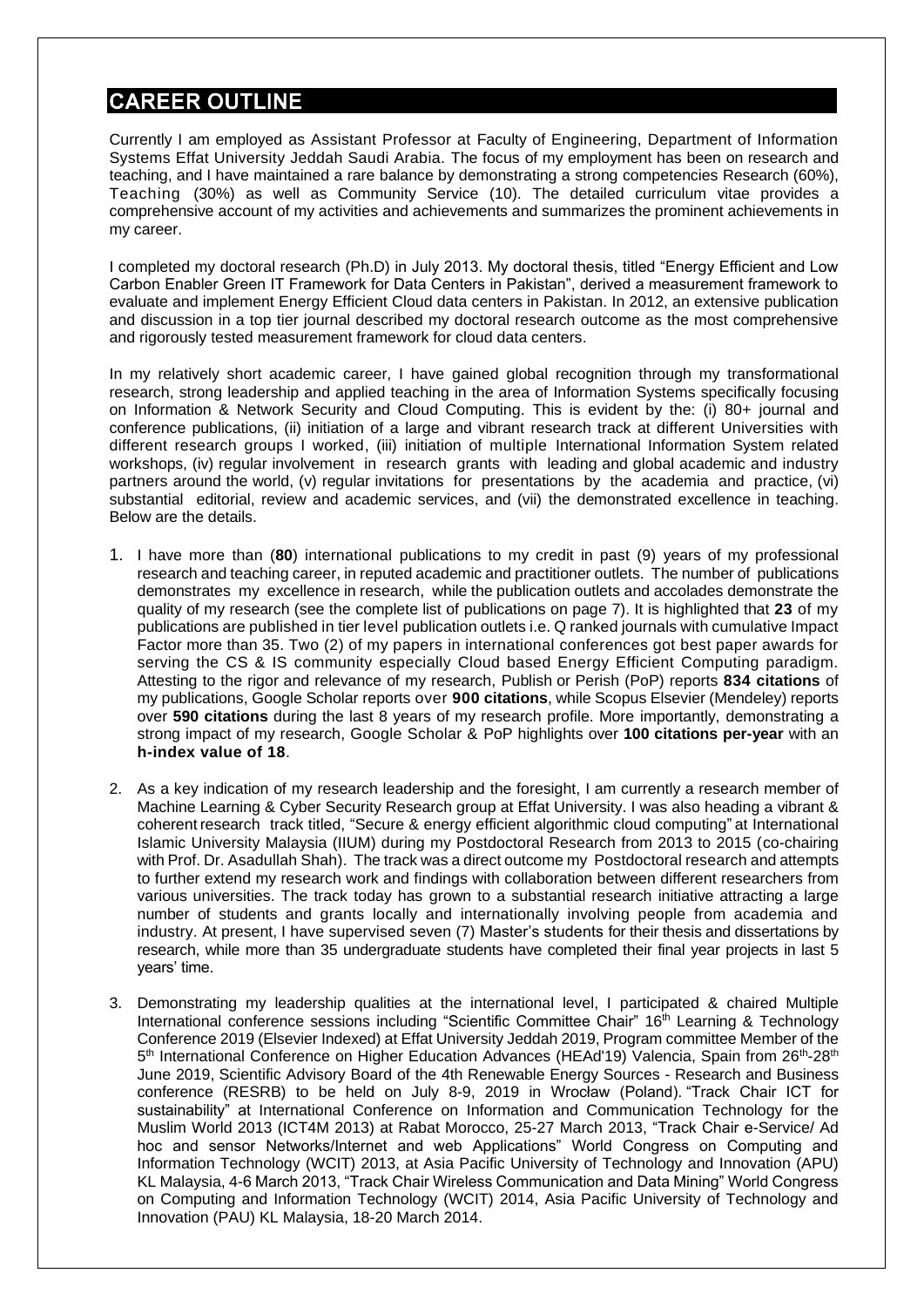- 4. My research rigor, industriousness, strong leadership and excellence in teaching in the domain of Information Systems has provided me with a strong global academic and industry network for on-going research and teaching collaborations. In February 2015, I orchestrated an Internal Research Grant (30000 MR) from University Malaysia Pahang UMP for my research titled "Evaluating Power Efficient Algorithms for energy Efficiency and Carbon Emissions in Cloud Data Centers", to further extend my postdoctoral research. The outcome and findings of the grant were highly acknowledged and published **Q1** category journal. In March 2016, at Effat University I was able to receive another Internal Research Grant (20000 SR) for my research titled "Energy Efficient Multipath Routing Protocol for Mobile Ad-hoc Networks using Fitness Function" which was completed in due time. Currently I am involved in various research projects related to IoT application and their security infrastructures at Effat University and was able to get another Research Grant titled: "Robust Security Infrastructure against IoT device-based DDoS attack in Cloud Environments and currently working on this grant and have published one paper in IEEE Access journal with impact factor 3.576. Along with that I have also submitted 3 research grants for review and possible acceptance at various venues in KACST Saudi Arabia.
- 5. My global recognition as Cloud based Energy Efficiency researcher and Educator is further demonstrated by a number of sponsored guest presentations to both academia and practice. In June 2016, I was invited to present my latest research findings regarding "Cloud Computing Future Opportunities & Challenges" at Institute of Business & Technologies IBT Karachi Pakistan. In July 2014, I was invited as keynote speaker to present my findings for Earth hour 2014 at Asia Pacific University KL Malaysia. Currently at my present job, I have presented seminars and symposiums at KAUST and Effat University related to the awareness & importance of energy efficiency in cloud data centers and current challenges and opportunities for graduate and postgraduate students and academia.
- 6. My service to academic and research community extends over few other fronts. Since 2012, I have been serving as a track chair for many international conferences on IS. Including Pacific Asian Conferences and IRMA. On average, I tend to review around 12 to 15 research papers per year for reputed journals and conferences. I have been a regular reviewer of MISQ, JAIS, IEEE Cloud Computing, IEEE Parallel & Distributed Systems, IEEE Systems Journal, RSER, IJGW, IJGE, AJAIP, Telecommunication Systems, Ecological Economics, EJIS, Computing Journal, IEEE Access Journal, and many more reputed journals and conferences. Moreover, I have chaired and served as a panel member & external examiner in several Masters and Ph.D defenses at Asia Pacific University, University Malaysia Pahang and Binary University KL Malaysia. Furthermore, currently I am proactively involved in bringing external expertise at Effat University through presentations and discussions from academia and industry professionals.
- 7. Along with my strong performance in research and service, I have made a substantial contribution to global Information System curricula during my stay at various universities. Since my first appointment in 2012 at Asia Pacific University KL, I have been solely responsible for the development and delivery of two (2) Cloud based modules (subjects) for Entrepreneurship programs offered at university. I was able to develop these subjects with the help of EMC international as they were amongst the early cloud providing vendors in KL Malaysia. We used their tools to perform labs related to implementing cloud-based solutions in different enterprises. In recognition of my research and publication skills, I was also appointed as Research Coordinator for my Faculty in June 2014 for coordinating and heading departmental research activities, publishing quality papers and getting local and international collaborations and grants. Currently at Effat University, we are seeking to get ABET and NCAAA accreditations for our department and university. To acquire, I am very much involved in developing subjects and departmental policies according to **ABET and NCAAA** criteria. Due to my extensive research background, I am also heading the "Cloud Systems Research group" at our department to coordinate and develop research activities involving faculty, local and international partners and more importantly our students to develop cloud based energy efficient solutions grounded on high performance algorithms, techniques, methodologies and frameworks for cloud data centers. We are also working on security aspects of Clouds and currently applying for international research grants at KAUST and other research funding organizations. My academic performance is evinced by the acceptance of my teaching methodologies at various universities I taught outlining case study based teaching approach and Program Outcome (PO) based approaches at UMP Malaysia and Effat University. Finally, my teaching foresight is demonstrated by the introduction and development of a certification program in IS Security to teach and prepare students, industry professionals and other interested people from various fields for different certification programs like GISF, CISSP, A+ etc. which has already attracted cross faculty enrolments and many professionals from outside.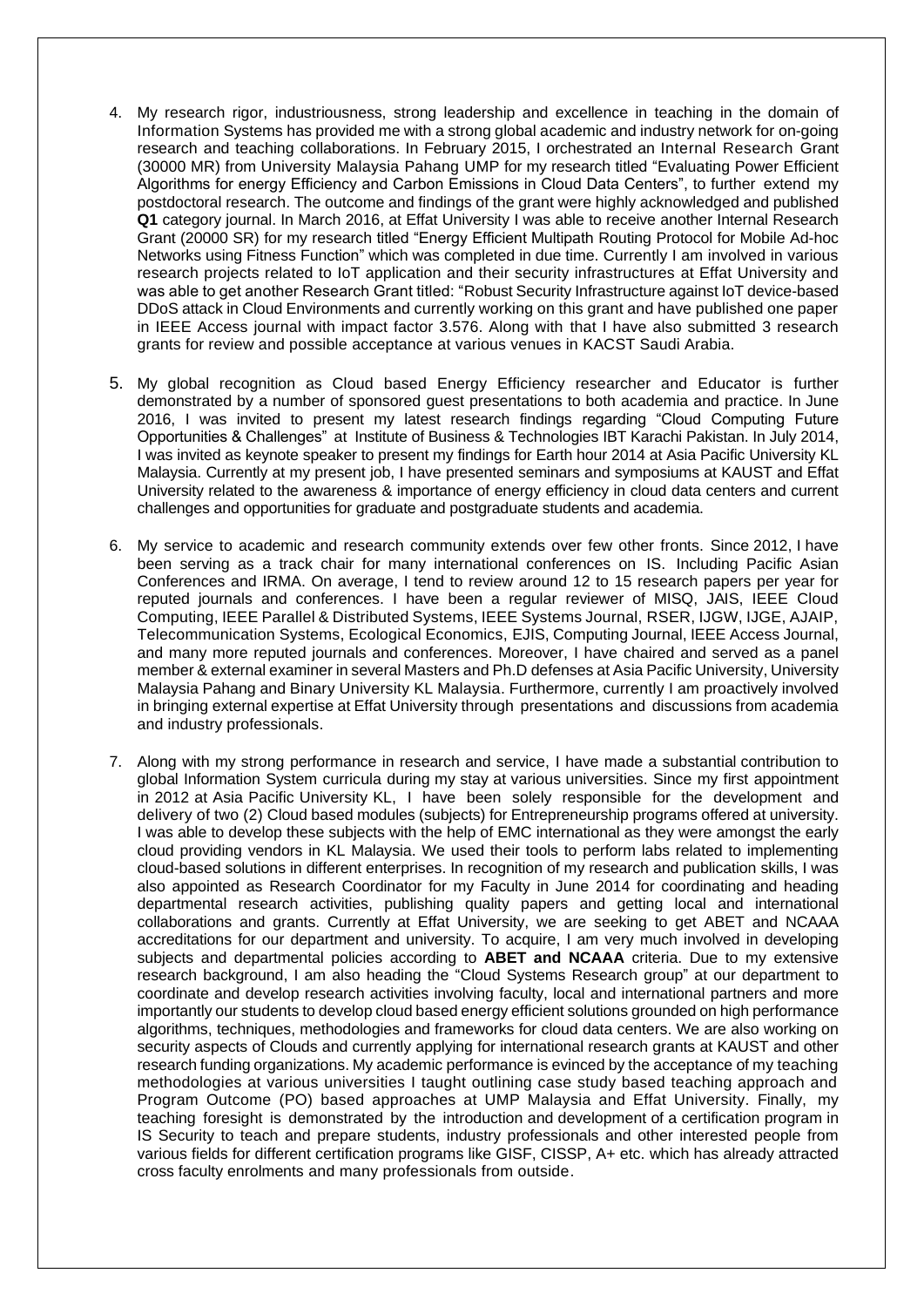## **EDUCATION QUALIFICATIONS**

**1. Doctor of Philosophy**

Universiti Teknologi Malaysia UTM – (January 2010 - July 2013)

#### **2. Postdoctoral Fellowship**

International Islamic University Malaysia - March 2013 - April 2015

**3. Master of Science (Information Networks)** Isra University Hyderabad Pakistan (April 2006 – February 2008) Grade Point Average 3.85 out of a maximum of 4.00

#### **4. Bachelor of Computer Science**

Isra University Hyderabad Pakistan (April 2001 – September 2005) Grade Point Average 3.2 out of a maximum of 4.00

## UNIVERSITY TEACHING EXPERIENCE AND APPOINTMENTS

#### **1. Assistant Professor**

**October 2015 – On going**

 Faculty of Engineering Department of Information System Effat University Jeddah Saudi Arabia

**Subject area experience**: IS Fundamentals, IS & Network Security, Cybercrime & Digital Forensics, IT Infrastructure & E-Commerce

#### **2. Senior Lecturer (Assistant Professor)**

 **October 2014 – July 2015** Faculty of Computer Systems and Software Engineering University Malaysia Pahang **Subject area experience:** Network Security, Industrial Networks, Problem Solving in ICT

#### **3. Senior Lecturer (Assistant Professor)**

**May 2012 – October 2014**

 Faculty of Computing and Technology Asia Pacific University of Technology and Innovation Kuala Lumpur Malaysia **Subject area experience:** Cloud Infrastructure & Services, Research Methods for Computing and Technology, Computer Networks, Network & IS Security, Wireless and Mobile Computing

#### **4. Research Coordinator (Green IT & Cloud Computing)**

**June 2014 – October 2014**

Faculty of Computing and Technology Asia Pacific University of Technology and Innovation Kuala Lumpur Malaysia **Subject area experience:** Green Cloud Data Centers & Network Security

#### **5. Visiting Supervisor/External Examiner (Postgraduate)**

 **December 2014 – On going** Binary School of Computing Binary University of Management & Entrepreneurship Kuala Lumpur Malaysia **Subject area experience:** Cloud Computing & Computer Networks, Network Security

#### **6. Research Assistant**

**March 2010 – May 2010** Faculty of Computing Department of Information systems Universiti Teknologi Malaysia **Subject area experience:** Final Year Projects (FYP)

#### **7. Lecturer**

**April 2007 – December 2009**

 Faculty of Computer Science & IT Isra University Hyderabad Pakistan **Subject area experience:** Computer Networks, Statistics, Introduction to Computers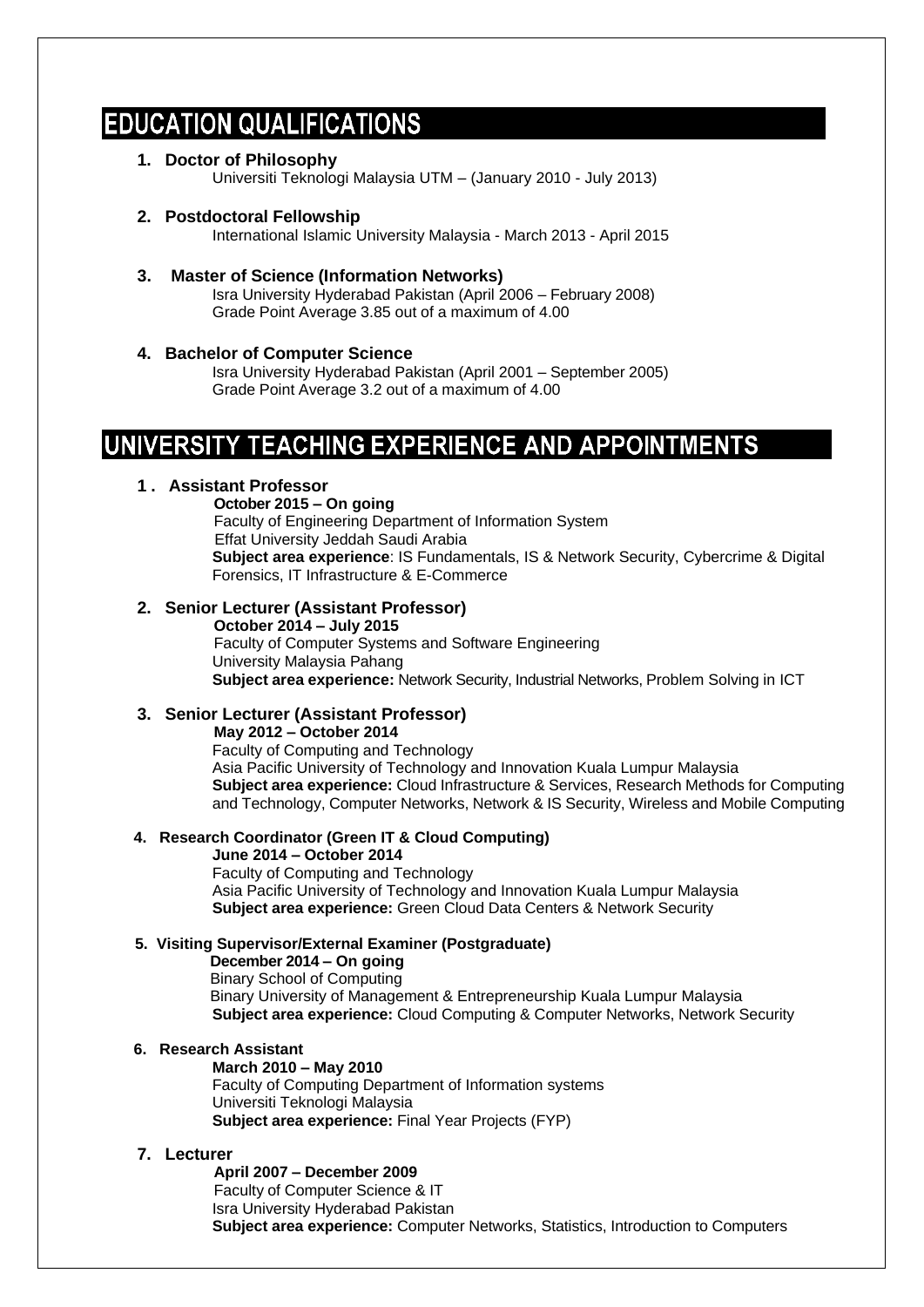**8. Lecturer & Coordinator (Evening)**

 **August 2005 – December 2009** Institute of Computer Science & IT New Trends Institute of IT Hyderabad Pakistan **Subject area experience:** Computer Networks, Programming, Network Security

### **AWARDS. RECOGNITIONS AND MEMBERSHIPS**

- **1. Certificate in Teaching Skills Masterclass (2019)** at Effat University from **Advance Higher Education (HE) United Kingdom.**
- **2 . Certificate of Appreciation (2018) (Teaching & Research)** from Dean College of Engineering Effat University Jeddah Saudi Arabia.
- **3 . Certificate of Appreciation (2017) (Teaching & Research)** from Dean College of Engineering Effat University Jeddah Saudi Arabia.
- **4 . Certificate of Appreciation (2017) (Teaching, Research & Community Service)** from President of Effat University Jeddah Saudi Arabia.
- **5. Community Service Award (2017)** from Dean College of Engineering Effat University Jeddah Saudi Arabia.
- **6 . Certificate of Appreciation (2016) (Teaching & Research)** from Dean College of Engineering Effat University Jeddah Saudi Arabia.
- **7 . Certificate of Appreciation (2014-2015) (Teaching & Research)** by Asia Pacific University KL Malaysia.
- **8 . Certificate of Appreciation (2017) as Mentor for "NASA Space Apps Challenge"** at Effat University Jeddah Saudi Arabia.
- **9. Certificate of Participation in 13th Learning & Technology Conference, February 2016, "3,4,5 Dimensions & Beyond: Immerse into the Learning Environment!"** at Effat University Jeddah Saudi Arabia.
- **10. Certificate of Participation at 14th Learning & Technology Conference, February 2017, "The Makers Space from Imagining to Making"** at Effat University Jeddah Saudi Arabia.
- **11. Certificate of Participation at 15th Learning & Technology Conference, February 2018, "IoT Embedding Intelligence"** at Effat University Jeddah Saudi Arabia.
- **12. Certificate of Participation at 16th Learning & Technology Conference, March 2019 "Machine Learning: Intelligence is Power"** at Effat University Jeddah Saudi Arabia.
- **13. Certificate of Attendance** for **Advising & Active Learning Workshop (2017)** at Effat University Jeddah Saudi Arabia.
- **14. Certificate of Attendance (2017)** for attending **The Center of Excellence in Teaching & Learning Workshop** at Effat University Jeddah Saudi Arabia.
- **15. UTM ZAMALAH Ph. D Fellowship** (2010-2011) Awarded by Universiti Teknologi Malaysia UTM
- **16. International Doctoral Fellowship (IDF)** 2011-2013 Awarded by Universiti Teknologi Malaysia UTM
- **17. Partial Support Program Scholarship** (Last year of Ph. D 2012) Awarded by Higher Education Commission (HEC) Pakistan
- **18. Best Paper Award** International Journal of Current Research and Reviews (IJCRR), 2011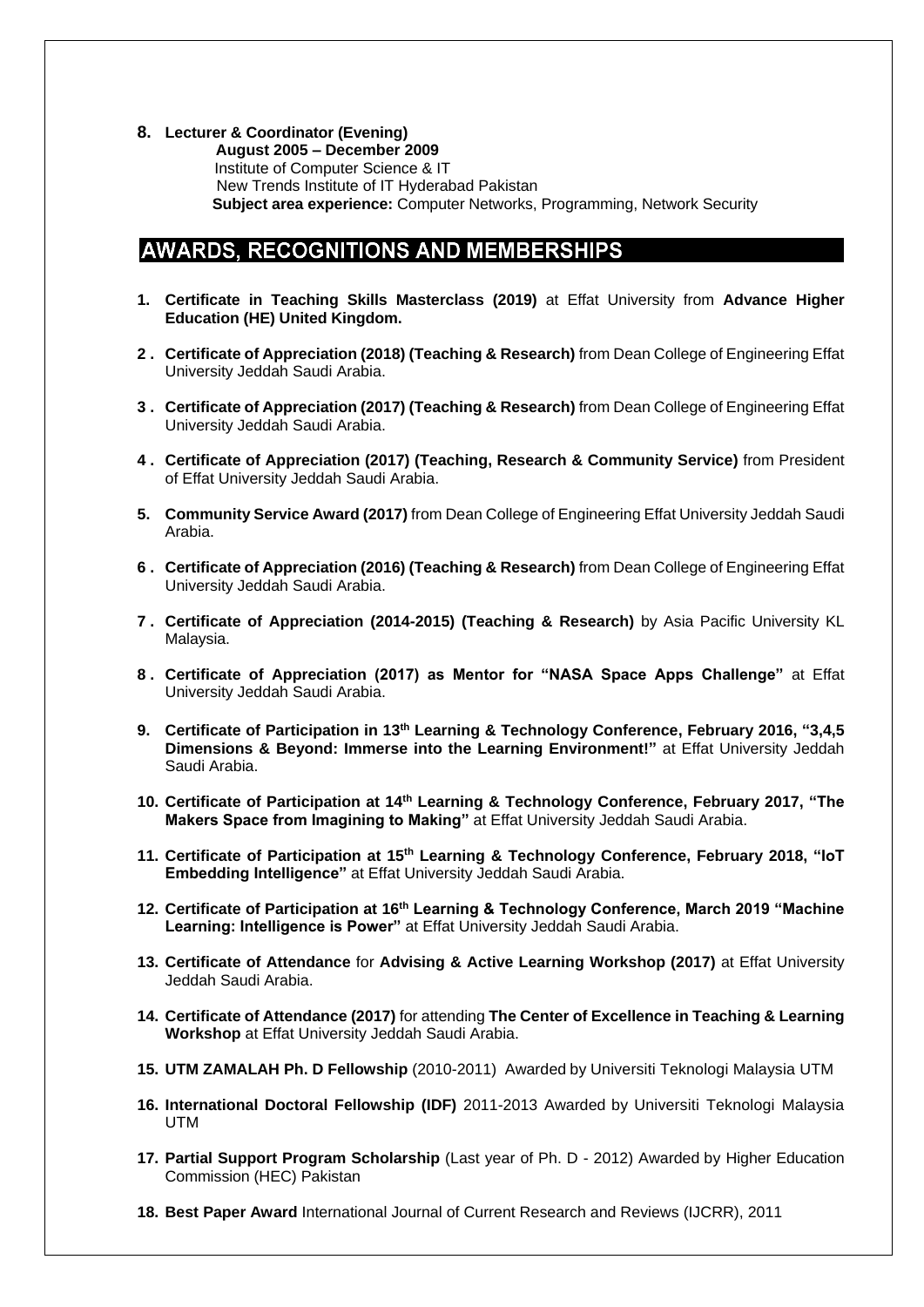- **19. Best Paper Nomination** International Multi Conference of Engineers and Computer Scientists (IMECS 2011)
- **20. Biography** Inclusion in **Marquis Who's Who in the world 2016** (33rd Edition)
- **21. Certificate of Appreciation 2013** Awarded by International Association for Information, Culture and Industry Technology
- **22.** Post-doc free Access Passport (Science Direct) 2014- 2015
- **23.** Member of the Association of Information Systems (AIS)
- **24.** Senior Member, International Association of Educators and Researchers (IAER) (Membership ID:181121)
- **25.** Member of the ES-SIG Association of Information Systems (AIS)
- **26.** Senior Member of International Engineering & Technology Institute (IETI) (Membership ID: 2015082012)
- **27.** Member, American Association of Science and Technology (AASCIT) (Membership ID: 1001179)
- **28.** Member, Asian Council of Science Editors (ASCE)
- **29.** Member of Association of Energy Engineers (AEE) (Membership ID: 78952)
- **30.** Senior Member International Association of Engineering Technology (Membership ID: 100823)
- **31.** Student Member of ACM SIGCOMM (Member ID: 1542867)
- **32.** Professional Member, International Association of Engineers IAENG (Membership ID. 106968)
- **33.** Member, International Association of Computer Science and Information Technology (Membership ID: 80340689)
- **34.** Member of the Society of Digital Information & Wireless Communication (Membership ID: 1304406977)
- **35.** Student Membership of the Institute for Computer Sciences, Social Informatics & Telecommunication Engineering (ICST).
- **36.** Student Membership in Association of Environmental and Resource Economists (AERE) (Membership ID: 3852930)

### **RESEARCH AND SCHOLARSHIP**

I have been engaging in progressive rigorous research in the domain of Energy Efficient Cloud Data Centers and security related aspects of cloud and MANET over the past 8 years. My persistent focus and commitment to rigorous research together with industrious outcomes have given me global recognition. My doctoral research, titled "Energy Efficient and Low Carbon Enabler Green IT Framework for Data Centers in Pakistan", resulted in a derivation of a measurement and implementation framework, which provides a theoretical and logical methodology including PUE and DCIE metrics to measure the performance of data centers considering benchmark values. It also provides solutions to implement Server consolidation at tier level data centers to achieve more efficient and environment friendly data centers. The framework provides a valid, economical and robust measure of data center performance, which has been the holy grail of cloud based data centers since last decade or so.

I completed my Postdoc research at IIUM Malaysia which was a further extension of doctoral research where I evaluated and developed Virtualized Load Management algorithms to categorize server workloads based on processing capabilities & power requirements in tier level cloud data centers. During my research, we also evaluated many of the most useful and common power efficiency algorithms using Cloudsim Simulator for cloud based data centers applying different simulation parameters based on their performance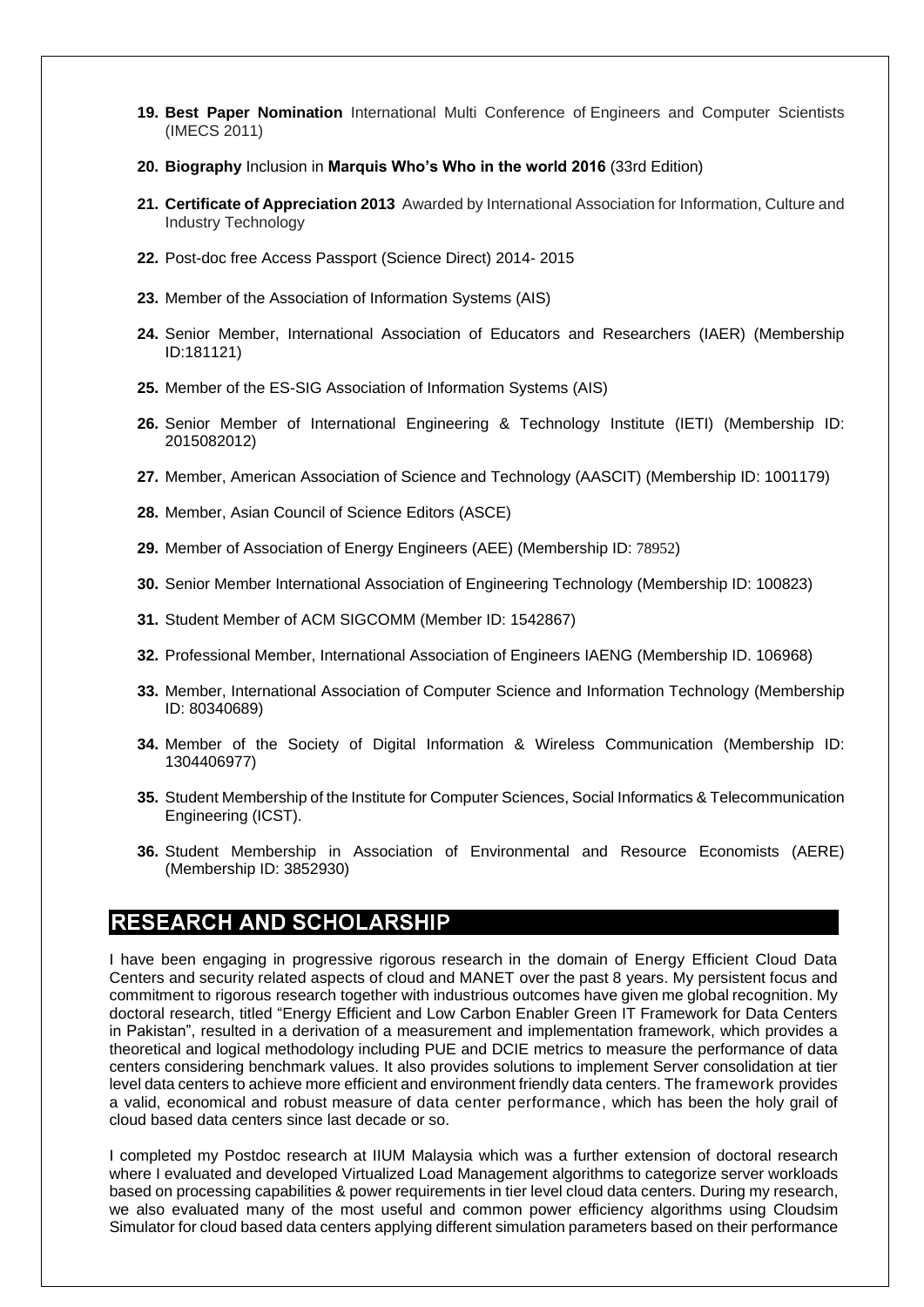and efficiency. In addition to this, we also proposed and implemented techniques for managing some of the security issues pertaining to implementing service level agreements (SLAs) for cloud based scenarios as nowadays security is also considered as major obstacle in implementing cloud based services across enterprises. We developed different security approaches and techniques mainly mobile agent based cloud authentication system between cloud service provider and cloud users.

Summary highlights of my research and scholarship excellence is demonstrated through:

- **80 peer reviewed papers in leading journals and conferences**
- **23 Q ranked publications**
- **35 Cumulative Impact Factor (CIF)**
- **18 h-index**
- **22 i-10 index**

Extensive citations in just 6 years of my research,

- **Publish-or-Perish (PoP) reports over 835 citations**
- **Google Scholar reports over 900 + citations**
- **Scopus Elsevier reports over 590 citations**
- **PoP highlights over 100 citations–per-year**
- **Google scholar highlights over 185 citations per year**

#### **International Research Grants**

Recognized through Awards and Honoraria

- **1.** Multipath Routing Protocol for Mobile Ad-hoc Networks, Internal Research grant from Effat University Jeddah Saudi Arabia Feb (2016 to Mar 2017) (**Completed**).
- **2.** Evaluating Power Efficient Algorithms for energy Efficiency and Carbon Emissions in Cloud Data Centers" Internal Research grant from UMP Malaysia (Nov 2014 to July 2015) (**Completed**).
- **3.** Robust security infrastructure against IoT device-based DDoS attack in cloud environments, submitted to Effat University (March 2018) (**Accepted**).
- **4.** Internet of Vehicles (IoV): Connected Vehicles Architecture for Smart Cities "Fast Handover Protocol for Network-Based Distributed Mobility Management in Vehicular Environment", Submitted to KACST GPURC Saudi Arabia (July 2017, **Submitted**).
- **5.** TRIZ and ICT-based Systematic Innovation Model for Problem Solving in Small and Medium Enterprises (SMEs) (**February 2018, Submitted**).
- **6.** Gene Selection and Cancer Types Classification in Microarray Datasets Using Multi Classification Ensemble based Methods (**February 2018, Submitted**).

Evidence of my research and publication excellence is demonstrated below:

#### **RESEARCH PUBLICATIONS**

The **(80)** publications that I have to my credit in international-refereed journals and conferences attest to the excellence in research productivity, efficiency and consistency, while the substantial citations in a relatively short period of time in the quality publication outlets demonstrate the research rigor of my research potential. Furthermore, I have authored two books published by Lambert Publications Germany targeting Network security.

#### **International Journal Publications**

- 1. **Mueen U.,** Zohreh, G., Nazish T., (2019). "PEMC: Green Metrics to Calculate Power Efficiency and CO2 Emissions in Data Centers", (**Accepted**) in Wireless Communication & Mobile Computing (IF- 0.869).
- 2. Tanzila Saba, Amjad Rehman, **Mueen U.,** (2019). "Plasmodium Life Cycle Stage Classification Based Quantification of Malaria Parasitaemiain Thin Blood Smears", Microscopy Research and Technique, Vol.82, Issue. 3, pp-283-295, (IF= 1.087).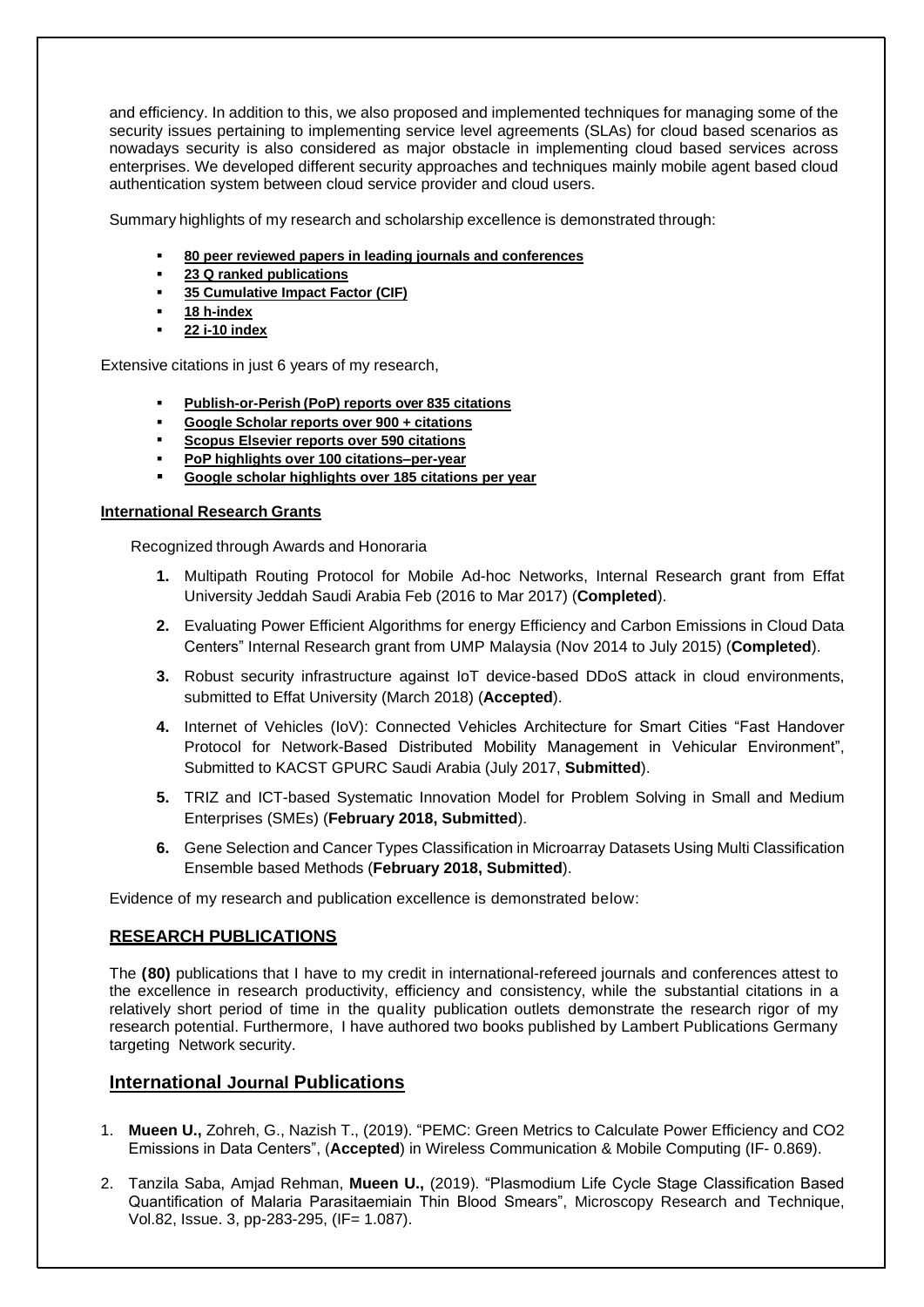- 3. **Mueen U.,** (2019). "Server Virtualization: Technique to Improve Cloud Data Center Performance & Power Efficiency", International Journal of Distributed Sensor Networks (IF 1.787) **(Submitted)**.
- 4. Abdul M., Tanzila S., Amjad R., (2019). **Mueen U.,** "A novel technique of Classification and Prediction using Transfer Learning in Co-Author Networks", IEEE Access (IF 3.557) **(Submitted)**.
- 5. Celestine I., **Mueen U.,** P. Nkurunziza, J. H. Anajemba, and Ali Kashif B., (2018). "On Detection of Sybil Attack in Large-Scale VANETs Using Spider-Monkey Technique", IEEE Access, Vol. 6(1), pp.47258- 47267 (IF= 3.557).
- 6. Shumaila J., Khurram S. A., Wajahat J., **Mueen U.**, (2018). "A modified artificial neural network based prediction technique for tropospheric radio refractivity", (PLOS ONE) 13(3): e0192069. https://doi.org/10.1371/journal.pone.0192069 (IF 2.806).
- 7. Aqeel, T. Raed, A. **Mueen U.,** Maha, A. (2017). "Energy Efficient Multipath Routing Protocol for Mobile ad-hoc Network Using the Fitness Function", IEEE Access, Vol. 5, pp. 10369-10381 (**IF 3.244**).
- 8. Mustafa, T. Raed, A. **Mueen U.,** Maha, A. (2017). "Mobile Ad Hoc Network Energy Cost Algorithm based on Artificial Bee Colony", Wireless Communication & Mobile Computing, Vol. 2017, Article ID: 4519357, pp.1-14 (**IF 1.899**).
- 9. Adamu, A. Haruna, C. Akram, Z. **Mueen U.,** Herawan T. (2017). "Dynamics of Watermark Position in Audio Watermarked Files using Neural Networks", Applied Mathematics and Information Sciences, Vol.11, Issue.3, pp.703-715 (**Scopus**).
- 10. **Mueen U.,** Safiya, O. & Tanzila Saba (2017). "Green ICT Framework to Reduce Carbon Footprints in Universities", Advances in Energy Research, Vol.5, Issue.1 pp.1-11.
- 11. **Mueen U.,** (2017). "Knowledge Management: Tool for Enhancing HRM Practices and Organizational Innovation", International Journal of Humanities & Social Sciences (IJHSS), Vol.9, Issue.4, pp.31-40.
- 12. Haruna, C. Adamu, A. **Mueen U.,** & Akram, Z. (2016). "Utilizing key Climate Element Variability for Prediction of Future Climate Change using Support Vector Machine Model", International Journal of Global Warming, Vol.9, Issue.2, pp.129-151 (**IF= 1.12**).
- 13. **Mueen U.,** Yasaman, D. Asadullah, S. & Jamshed M. (2015). "Evaluating Power Efficient Algorithms for Efficiency & Carbon Emissions in Cloud Data Centers: a Review", Renewable & Sustainable Energy Reviews, Vol.51, Issue.11, pp.1553-1563 (**IF=5.91**).
- 14. **Mueen U.,** Jamshed, M., Mohd Zaidi A.R, Raed A. & Amjad R. (2015). "Virtualized Load Management Algorithm to Reduce CO2 Emissions in Data Center Industry", International Journal of Global Warming, Vol.7, Issue.1, pp.3-20 (**IF=0.765**).
- 15. Raed, A. **Mueen U.,** Rashid, S. Maha, A. Ola A. Mohammad Al H. (2015). "Dynamic Packet Beaconing for GPSR Mobile Ad hoc Position-based Routing Protocol using Fuzzy Logic", journal of Network and Computer Applications, Vol.47, Issue.1, pp.32-46 (**IF=1.772**).
- 16. Hoshang, K. Mohd S, S. Amjad, R. & **Mueen U.,** (2015). "Shadow Mapping Algorithms: Applications and Limitations", Applied Mathematics and Information Sciences, Vol.9, Issue.3, pp.1307-1315 (**IF=1.232**).
- 17. Adamu, A. Akram M. Z. Haruna C. Sanah, A. M. **Mueen U.,** & Tutut, H. (2015). "Visualisation of a Three-Dimensional (3D) Object's Optimal Reality in a 3D Map on a Mobile Device", Applied Mathematics and Information Sciences, Vol.9, Issue.6, pp.3133-3145 (**IF= 1.231**).
- 18. **Mueen U.,** Asadullah, S. & Roop, C. Raed, A. (2015). "Knowledge Management Framework using Green IT to Implement Sustainable Entrepreneur Eco System", Applied Mathematics and Information Sciences Vol. 9, Issue.5, pp.2703-2714 (**IF= 1.231**).
- 19. **Mueen U.,** Asadullah S. & Amjad, R. (2014). "Metrics for Computing Performance of Data Center for Instigating Energy Efficient Data Centers", Journal of Scientific and Industrial Research (JSIR), Vol.73, Issue.1, pp.11-15 (**IF=0.500**).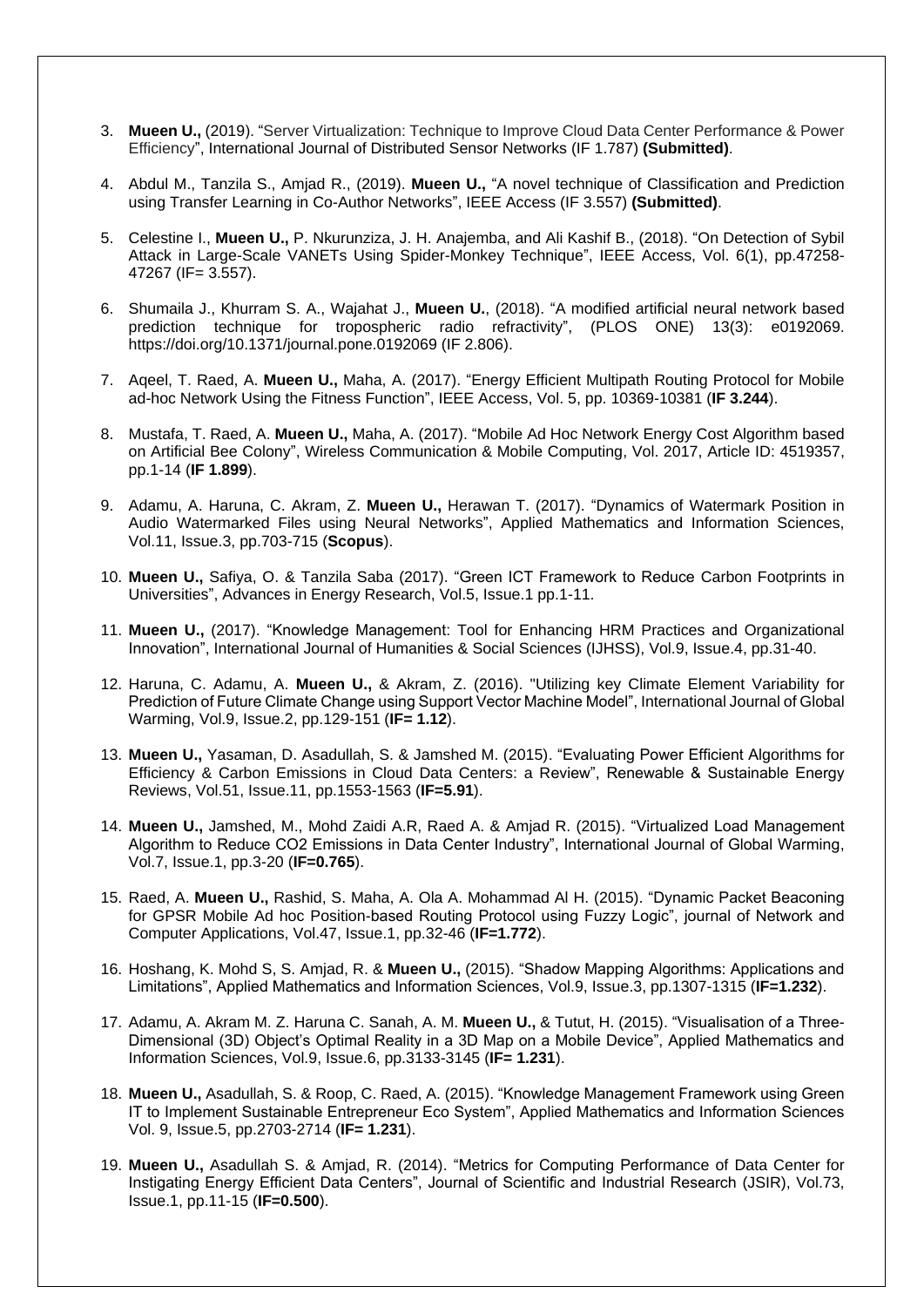- 20. **Mueen U.,** Raed, A. Asadullah, S. & Tanzila S. (2014). "Power Usage Effectiveness Metrics to Measure Efficiency and Performance of Data Centers", Applied Mathematics and Information Sciences Vol.8, Issue.5, pp.2207-2216 (**IF=1.232**).
- 21. Muhsin, Z. F. Amjad, R. **Mueen U.,** & Tanzila S. (2014). "Improved Quadtree Image Segmentation Approach to Region Information", The Imaging Science Journal, Vol.62, Issue.1, pp.56-62 (**IF=0.506**).
- 22. Alireza, N. Mohd Shafry, M. R. Ayman A. Tanzila S. **Mueen U.,** & Amjad R. (2014). "Medical Image Segmentation Methods: Algorithms and Applications", IETE Technical Review Vol.31, Issue.3, pp.199- 213 (**IF=0.925**).
- 23. Amjad, R. Tanzila, S. & **Mueen U.,** (2014). "Annotated Comparisons of Proposed Processing Techniques for Script Recognition", Neural Computing and Applications Vol.25, Issue.6, pp.1337-1347 (**IF=1.763**).
- 24. **Mueen, U.** Jamshed, M. & Mohd Zaidi, A. R. (2013). "Green Postal Service Framework to Reduce CO2 Emissions in Postal Service Industry", International Journal of Global Warming, Vol.5, Issue.3, pp.255- 269 (**IF=0.588**).
- 25. Mohsin, I. Nada, Al Z. Waleed, M. Al-S. Ijaz, A.S. **Mueen U.,** Muhammad, T. Bjorn, L. Albert, Z. (2013). "On the Provisioning of QoS Mapping in Cellular and IP Networks Using a Translation (Function) Matrix", INFORMATION Journal, Vol.16, Issue.5, pp.3033-3068 (**IF=0.358**).
- 26. **Mueen U.,** & Azizah, A. R. (2012). "Energy Efficiency and Low Carbon Enabler Green IT Framework for Data Centers Considering Green Metrics", Renewable and Sustainable Energy Reviews, Vol.16, Issue.6, pp.4078-4094 (**IF=6.018**).
- 27. **Mueen U.,** Azizah, A. R. Muhammad, T. Asadullah S. Mohsin, I. & Albert, Z. (2012). "Improving Performance of Mobile Ad hoc Networks using Efficient Tactical on demand Distance Vector (TAODV) Routing Algorithm", International Journal of Innovative Computing, Information and Control (IJICIC), Vol.8, Issue.6, pp.4375-4389 (**IF=1.667**).
- 28. **Mueen U.,** Muhammad, T. Azizah A. R. Asadullah, S. Jameel A. K. & Jamshed M. (2012). "Green IT Framework for Energy Efficient Data Centers Using Virtualization", International Journal of Physical Sciences (IJPS), Vol.7, Issue.13, pp.2052-2065 (**IF=0.554**).
- 29. **Mueen U.,** & Azizah, A. R (2011). "Techniques to Implement in Green Data Centers to achieve Energy Efficiency and Reduce Global Warming Effects", International Journal of Global Warming, Vol.3, Issue.4, pp.372-389 (**IF=0.4000**).
- 30. **Mueen U.,** Sandun H. & Roop, C. (2015). "Framework for Streamlining Disaster Recovery Practices for Banking Services among Commercial Banks in Sri Lanka", Journal of ICT Research & Applications, Vol.9, Issue.3, pp.263-287 (Scopus).
- 31. Jamshed, M. Mohd Zaidi A. R. **Mueen U.,** & Kamariah, I. (2015). "Mentoring an Entrepreneur: Guide for a Mentor", Sage Open, Vol.5, Issue.1, pp.1-10 (Scopus).
- 32. **Mueen U.,** Raed, A. Asadullah, S. & Jamshed, M. (2015). "Mobile Agent based Multi-Layer Security Framework for Cloud Data Centers", Indian Journal of Science & Technology, Vol.12, Issue.8, pp.1-10 (Scopus).
- 33. **Mueen U.,** Roop, C. & Asadullah, S. (2015). "A Customer Methodology for Developing Green Cellular Phone: A Case Study of University Malaysia Pahang Students", Journal of Ecosystem & Echography, Vol.5, Issue.3, pp.1-5 (Scopus).
- 34. **Mueen U.,** Asadullah, S. & Jamshed, M. (2014). "Energy Efficiency and Environmental Considerations for Green Data Centers", International Journal of Green Economics, Vol.8, Issue.2, pp.144-157 (Scopus).
- 35. Safiya, O. **Mueen U.,** Amad, A. & Asadullah, S. (2014). "Cloud Computing Adoption Model for Universities to Increase ICT Proficiency", SAGE Open, Vol.4, Issue.3, pp.1-10 (Scopus).
- 36. Jamshed M., **Mueen U.**, Mohd Zaidi, A. R. & Asadullah S. (2014). "Randomized Text Encryption: A new Dimension in Cryptography", International Reviews on Computers and Software's (IRECOS), Vol.9, Issue.2, pp.365-373 (Scopus).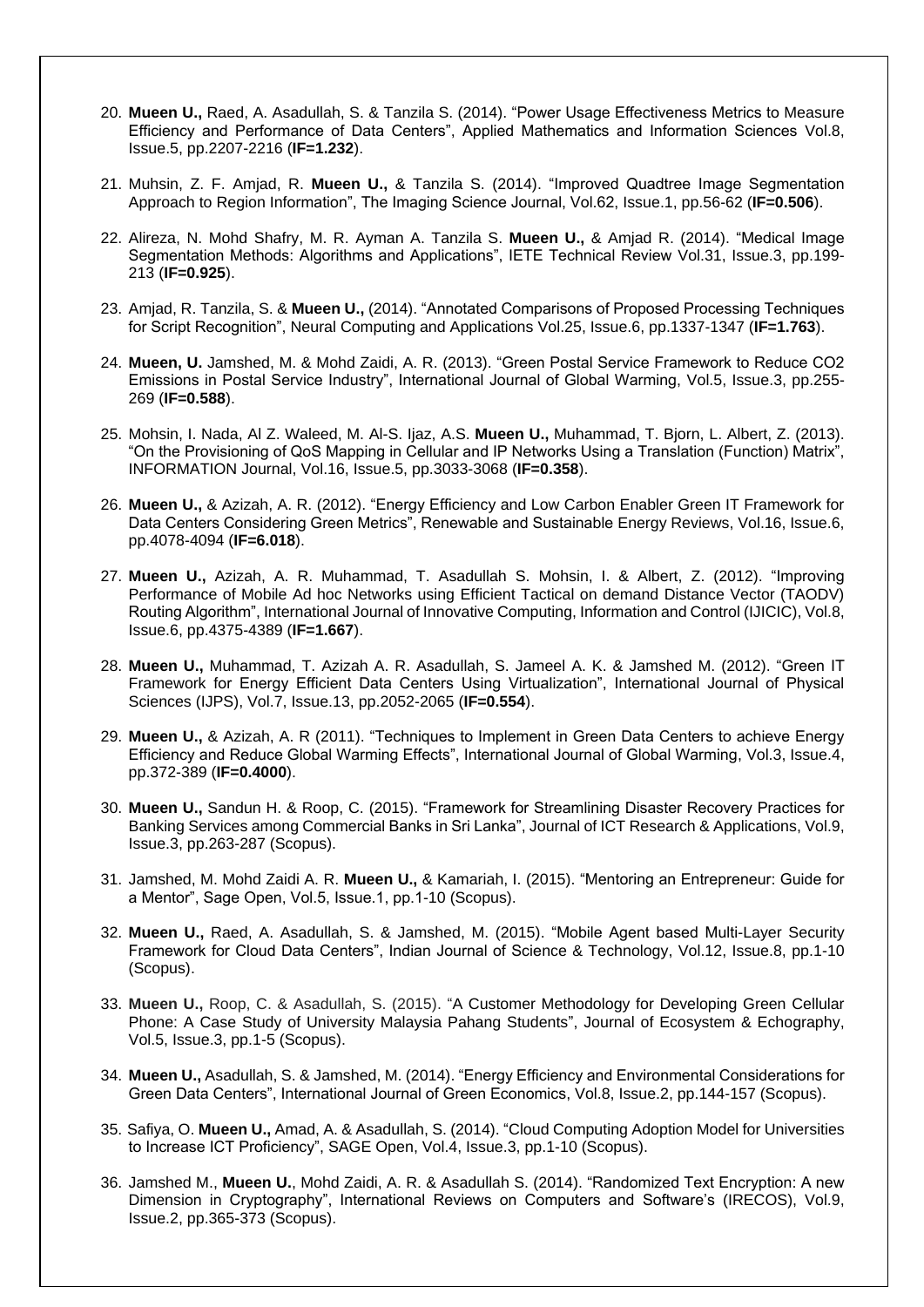- 37. Jamshed, M. Mohd Zaidi A. R. Kamariah, I. **Mueen U.,** (2014). "A Theoretical Framework for Mentor-Protégé Matchmaking: the role of Mentoring an Entrepreneur", International Journal of Green Economics, Vol.8, Issue.3/4, pp.252-272 (Scopus).
- 38. Maha, A. Raed, A. Mohammad Al-H. & **Mueen U.,** (2014). "The Impact of Resource Consumption Attack on Mobile Ad-hoc Network Routing", International Journal of Network Security (IJNS), Vol.16, Issue.6, pp.777- 482 (Scopus).
- 39. Raed, A. Maha, A. Rashid, S. Mohammad, Al-H. Ola, A. & **Mueen U.,** (2014). "Effect of Mobility Parameters on the Inaccuracy of the Position Information of Position-based MANET Routing", International Journal of Wireless and Mobile Computing (IJWMC), Vol.7, Issue.1, pp.68-77 (Scopus)**.**
- 40. Nor, S. Raed, A. Hothefa, S. Maha, A. Ola, A. & **Mueen U.,** (2014). "Review on Web Performance", Journal of Engineering and Applied Sciences, Vol.9, Issue.1, pp.18-23, (Scopus).
- 41. Afiqah, A. Raed, A. **Mueen U.,** & Muhammad, Al H. (2014). "Review of Error Detection of Data Link Layer in Computer Network", ARPN Journal of Engineering and Applied Sciences, Vol.9, Issue.1, pp.1-4 (Scopus).
- 42. **Mueen U.,** Asadullah S. & Jamshed M. (2014). "Implementation of Server Consolidation in Tier Level Data Centers to Build Energy Efficient Data Centers", Journal of Power Technologies Vol.92, Issue.2, pp.1-10.
- 43. **Mueen U.,** Asadullah, S. Raed, A. & Jamshed, M. (2013). "Measuring Efficiency of Tier Level Data Centers to Implement Green Energy Efficient Data Centers", Middle East Journal of Scientific Research (MEJSR), Vol.15, Issue.2, pp.200-207 (Scopus).
- 44. **Mueen U.,** Asadullah, S. & Raed, A. (2013). "Implementation of Virtualization in Data Centers to Increase Proficiency and Performance", Journal of Applied and Theoretical Information Technology (JATIT), Vol.53, Issue.2, pp.283-290 (Scopus).
- 45. Jamshed, M. **Mueen U.,** Mohd Zaidi A. R. Asadullah, S. & Dzulkarnain, (2013). "Selecting Mentor: A Guide for Protégé", World Applied Sciences Journal (**WASJ**), Vol.24, Issue.6, pp.732-738 (Scopus).
- 46. Nur, A. Raed, A. **Mueen U.,** Mohammad Al H. & Ola, A. (2013). "Enhanced Network Security System Using Firewalls", ARPN Journal of Engineering and Applied Sciences, Vol.8, Issue.12, pp.999-1004 (Scopus).
- 47. Shafiyah, Raed, A. Shaker, **Mueen U.,** & Ola, A. (2013). "Review on Electronic Commerce", Middle East Journal of Scientific Research (MEJSR), Vol.18, Issue.9, pp.1357-1365 (Scopus).
- 48. Hassan, O. A. Mohd Zaidi, A. R. Adamu, A. Akram, M. Z. Abdullah, M. S. **Mueen U.,** & Jamshed, M. (2013). "Assessing Issues of Change Impact Analysis Process for Software Projects", World Applied Sciences Journal, Vol.28 Issue.10, pp.1366-1374 (Scopus).
- 49. **Mueen U.,** Azizah, A. R. Naeem, U. Jamshed, M. Raed, A. & Suhail, K. (2013). "Signature based Multi-Layer Distributed Intrusion Detection System using Mobile Agents", International Journal of Network Security, Vol.15, Issue.2, pp.97-105 (Scopus).
- 50. **Mueen U.,** Raed, A. & Maha, A. (2013). "Intrusion Detection System to Detect DDoS Attack in Gnutella Hybrid P2P Networks", Indian Journal of Science and Technology, Vol.6, Issue.2, pp.4021-4033 (Scopus).
- 51. **Mueen U.,** Azizah, A. R. & Asadullah, S. (2013). "Criteria to Select Energy Efficiency Metrics to Measure Performance of Data Center", International Journal of Energy Technology and Policy (IJETP), Vol.8, Issue.3-6, pp.224-237 (Scopus).
- 52. **Mueen U.,** & Azizah, A. R. (2012). "Validation of Green IT Framework for Implementing Energy Efficient Green Data Centers: A Case Study", International Journal of Green Economics, Vol.6, Issue.4, pp.357- 374 (Scopus).
- 53. **Mueen U.,** Azizah, A. R. Raed, A. (2012). "Server Virtualization: Building Energy Efficient and High Performance Data Centers to Save Total Cost of Ownership", International Review on Modeling and Simulations, Vol.5, Issue.6, pp.2618-2626 (Scopus).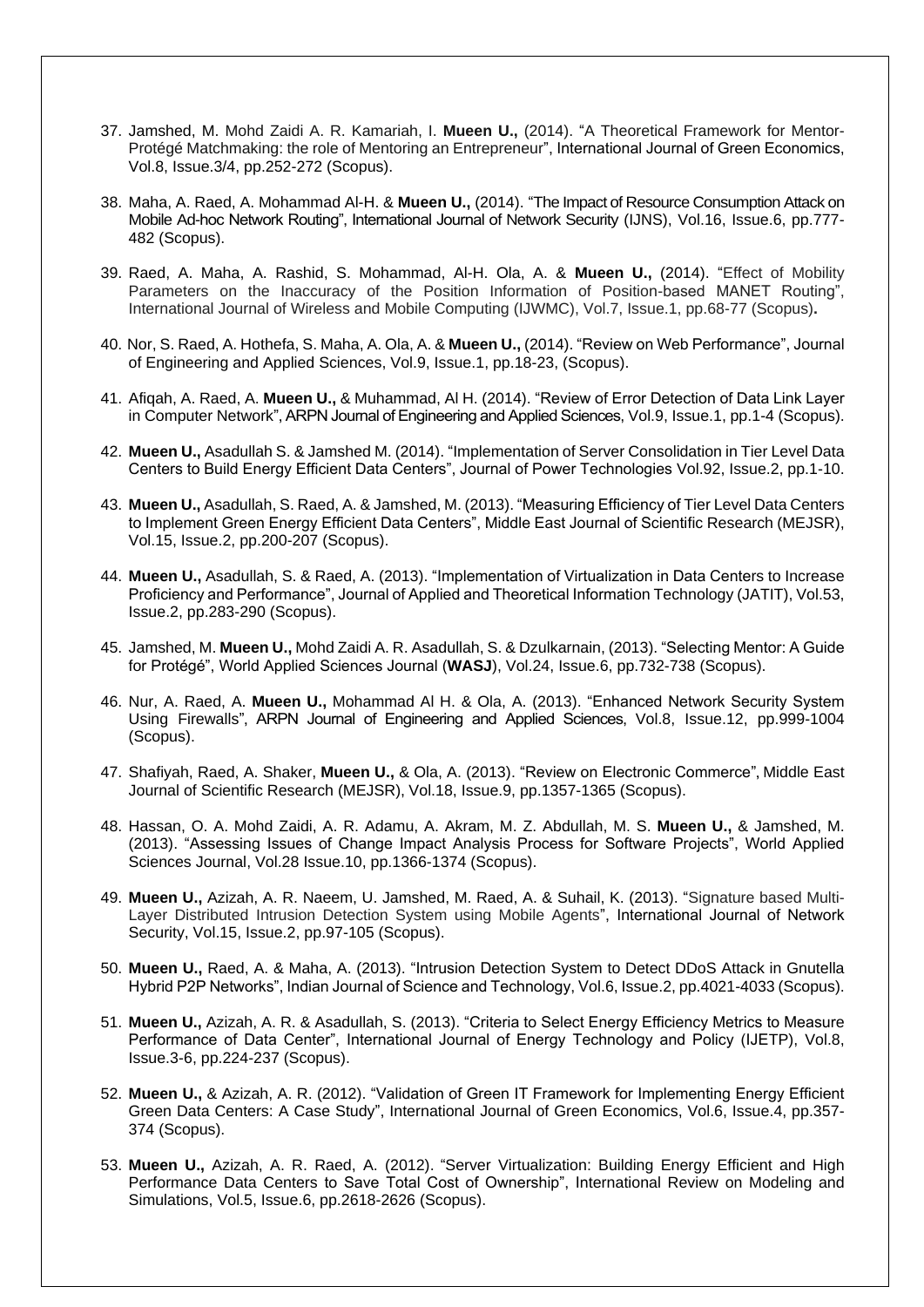- 54. **Mueen U.,** Azizah, A. R. Raed, A. & Suhail, K. (2012). "Classification of Data Center to Maximize Energy Utilization and Save Total Cost of Ownership", International Review on Computers and Software's (IRECOS), Vol.7, Issue.5, pp.2105-2115 (Scopus).
- 55. **Mueen U.,** Azizah, A. R. Jamshed, M. & Naeem U. (2012). "Algorithm to Detect Intrusions using Multi-Layer Signature Based Model", Journal of Applied Sciences Research, Vol.8, Issue.8, pp.4457-4466 (Scopus).
- 56. **Mueen U.,** Azizah, A. R. Jamshed, M. & Asadullah, S. (2012). "Virtualization Implementation Approach for Data Centers to Maximize Performance", Asian Journal of Scientific Research (AJSR), Vol.5, Issue.2, pp.45-57 (Scopus).
- 57. **Mueen U.,** Azizah, A. R. Raed, A. & Ahmad, J. (2012). "Energy Efficiency and Performance Measuring Metrics for Measuring Performance of Data Center", Archives Des Sciences, Vol. 65, Issue.10, pp.49-67.
- 58. **Mueen U.,** Azizah, A. R. & Jamshed, M. (2011). "Carbon Sustainability Framework to Reduce CO2 Emissions in Data Centers", International Journal of Green Economics (IJGE), Vol.5, Issue.4, pp.353-369 (Scopus).
- 59. **Mueen U.,** & Azizah, A. R. (2011). "Reliability of Mobile Ad Hoc Networks through Performance Analysis of TCP Variants over AODV", Journal of Applied Sciences Research (JASR), Vol.7, Issue.4, pp.437-446 (Scopus).
- 60. **Mueen U.,** Azizah, A. R. & Asadullah, S. (2012). "Green IT based Energy Efficiency Model for Data Centers to Reduce Energy Consumptions", International Journal of Current Research & Reviews (IJCRR), Vol.3, Issue.10, pp.5-18 (**Best Paper Award**).
- 61. **Mueen U.,** & Azizah, A. R. (2011). "Performance Analysis of TCP Variants over MANET: Improving Reliability of Mobile Ad Hoc Networks", International Journal of Current Research and Review (IJCRR), Vol.3, Issue.4, pp.34-45.
- 62. **Mueen U.,** & Azizah, A. R. (2011). "Algorithm to detect Distributed denial of Service (DDoS) in Gnutella Hybrid P2P Network Mapped to Artificial Immune System", Online Journal of Bioinformatics, Vol.12, Issue.1, pp.115-137.
- 63. **Mueen U.,** & Azizah, A. R. (2011). "Virtualization Implementation Model for Cost Effective and Efficient Data Centers", International Journal of Advanced Computer Science and Applications, (IJACSA), Vol.2, Issue.1, pp.69-74.
- 64. **Mueen U.,** & Azizah, A. R. (2010). "Pre-Requisites for Implementing Energy Efficient and Cost Effective Data Centers Using Virtualization", Journal of Computing, Vol.2, Issue.11, pp.95-101.
- 65. **Mueen U.,** & Azizah, A. R. & Kamran, K. (2010). "Dynamic Multi-layer Signature based Intrusion Detection System using Mobile Agents", International journal of Network Security and its Applications (IJNSA), Vol.2, Issue.4, pp.129-141.
- 66. **Mueen U.,** & Azizah, A. R. (2010). "Server Consolidation: An Approach to make Data Centers Energy Efficient and Green", International Journal of Scientific and Engineering Research (IJSER), Vol.1, Issue.1, pp.6-12.
- 67. **Mueen U.,** & Azizah, A. R. (2010). "Implementation of Server Virtualization in Data Centers to Maximize Efficiency and Reduce Cost of Ownership", International Journal of computer Information systems (IJCIS), Vol.1, Issue.4, pp.59-65.

#### **International Conference Publications**

- 68. **Mueen U.,** Sara, H., Baraa, S., Bador, A., (2019). "Cloud based Education as a Service framework for EFFAT University", (**Accepted**) at 8th International Conference on Software and Computer Applications (ICSCA 2019) February 19-22, 2019 Penang Malaysia.
- 69. **Mueen U., Arub, I.,** (2018). **"**Virtualized Cloud Security Risks, Governance and Compliance: A Review of techniques for Clients and Cloud Service Providers", (**Accepted**) at (3rd ACSTM and 6th ACSE Annual Conference 2019, February 12-14, 2019 Carlton Palace Hotel, Deira, Dubai.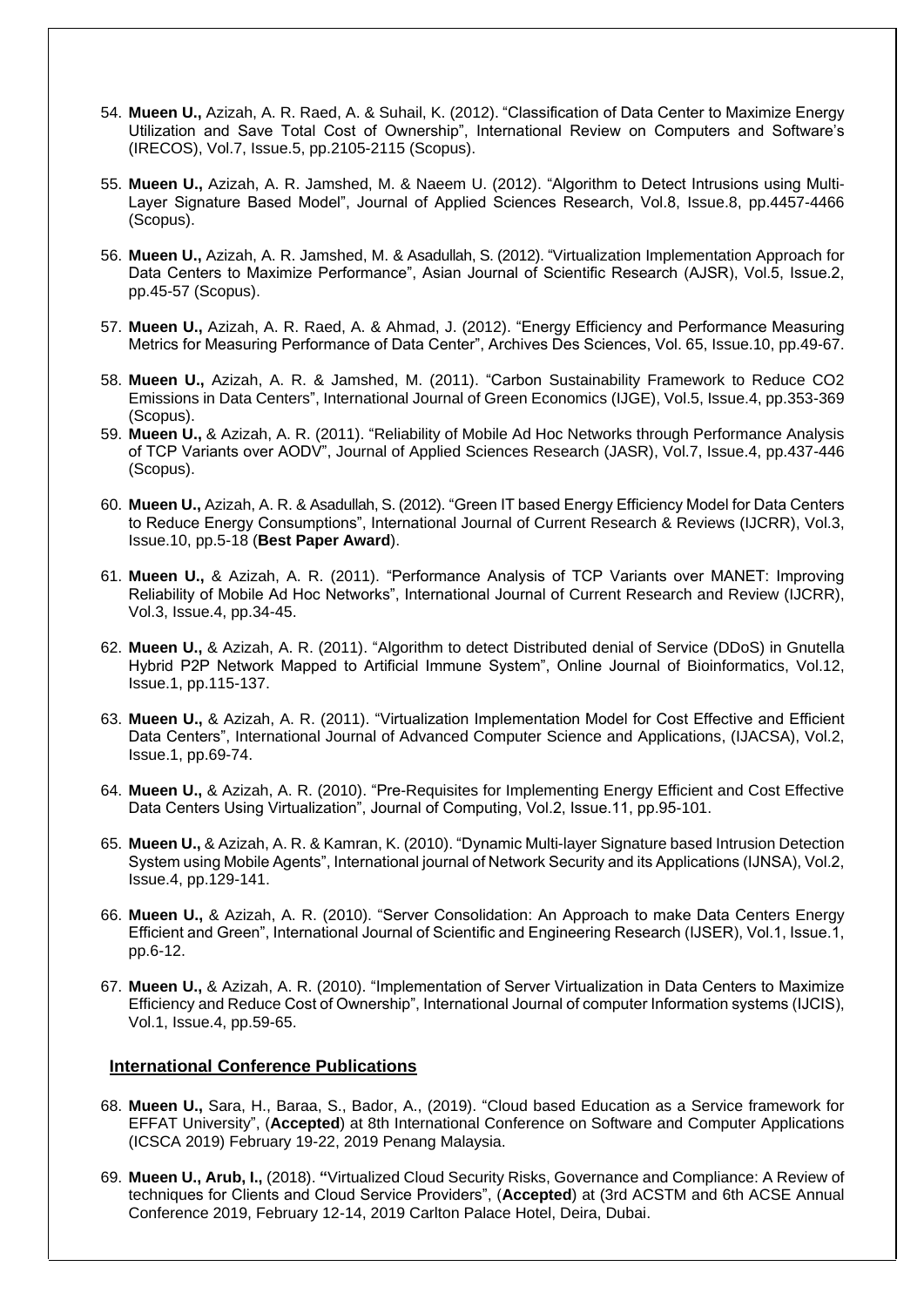- 70. **Mueen U**., (2018). "Virtualization deployment techniques in cloud data centers to implement power efficient data centers", (Accepted) at 8<sup>th</sup> Global Conference on Global Warming-2019, April 22-25, 2019 in Doha, Qatar.
- 71. Vinesha, S. **Mueen U.,** Shinchi, M. Junpei, K. (2015). "An Alternative Digital Forensic Investigation Steps for Cloud Investigation Processes", 3<sup>rd</sup> International Japan-Egypt Conference on Electronics, Communications and Computers 2015 (JEC-ECC 2015).
- 72. Qusay, M., **Mueen U.,** (2015). "A Review of Handoff Latency Reducing Techniques in IEEE 802.11 WLAN Networks", proceedings of  $6<sup>th</sup>$  European conference on Applied Mathematics and Informatics (AMATHI'15), ISBN: 978-1-61804-281-1, pp.175-184.
- 73. **Mueen U.,** (2012). Attended Global Conference on Computing Ethics, 3-5 September 2012 Kuala Lumpur, Malaysia.
- 74. **Mueen U.,** & Azizah, A. R. (2010). "Improving Data Center Energy Efficiency using Virtualization", Proceedings of 11th Global Conference on Environmental Taxation 2010, 3-5 November 2010, Thailand.
- 75. **Mueen U.,** & Azizah, A. R. (2010). "Implementation of Server Virtualization in Data Center to Maximize the Efficiency and Reduce the Cost of Ownership", Proceedings of 3rd International Graduate Conference on Science, Engineering and Humanities (IGCESH2010) "Sustainability for Green Society Through Creativity and Innovation", UTM Malaysia, 2 – 4 November 2010.
- 76. **Mueen U.,** & Azizah, A. R. (2010). "Implementation of Server Virtualization in Data Center", Proceedings of 4<sup>th</sup> International conference on Postgraduate Education ICPE4, 26-28 November 2010, Cititel Mid Valley, Kuala Lumpur.
- 77. **Mueen U.,** & Azizah, A. R. (2011). "Energy Efficiency and Environmental Considerations for Data Centers", Proceedings of 4<sup>th</sup> International Conference on Environment Sustainability Development (ESDev-2011), 24-26 July 2011, COMSATS Institute of Information Technology Abbottabad, Pakistan.
- 78. **Mueen U.,** & Azizah, A. R. (2010). Poster on "Green IT Framework for Data Centers Using Virtualization to Reduce Carbon Footprints", 3<sup>rd</sup> International Congress on Green Process Engineering GPE2011, 6-8th December 2011, Malaysia.

#### **International Books & Book Chapters**

- 79. **Dynamic Multi-Layer Signature Based Intrusion Detection System Using Mobile Agents** (ISBN 978- 3-8465-3695-7) Lambert Academic Publishing (LAP) Germany, 2011
- 80. **Integration of Web Services and Mobile Agents in Distributed System** (ISBN 978-3-8473-1840-8) Lambert Academic Publishing (LAP) Germany, 2011
- 81. **Simulation Study on the Performance of Reactive and Position-Based Routing Protocols in MANET,** Innovations and Advances in Computing, Informatics, Systems Sciences, Networking and Engineering, pp.25-29, 2015  **Lecture Notes in Electrical engineering**  Springer International Publishing Switzerland 2015

#### **SERVICE**

#### **PROFESSIONAL SERVICE**

Demonstrating academic leadership and professional service at the highest level, I am serving as Editorial Board Member and Reviewer of many international reputed journals and conferences. I have served the Information Systems community in similar roles at the Pacific Asian Conference on IS and IRMA conferences. PACIS conference is a leading Information Systems conference on the Pacific Asian region and has an attendance of over 400 delegates Information Systems researchers around the world. Furthermore, I have also served as Program Committee member of many WSEAS & WCIT conferences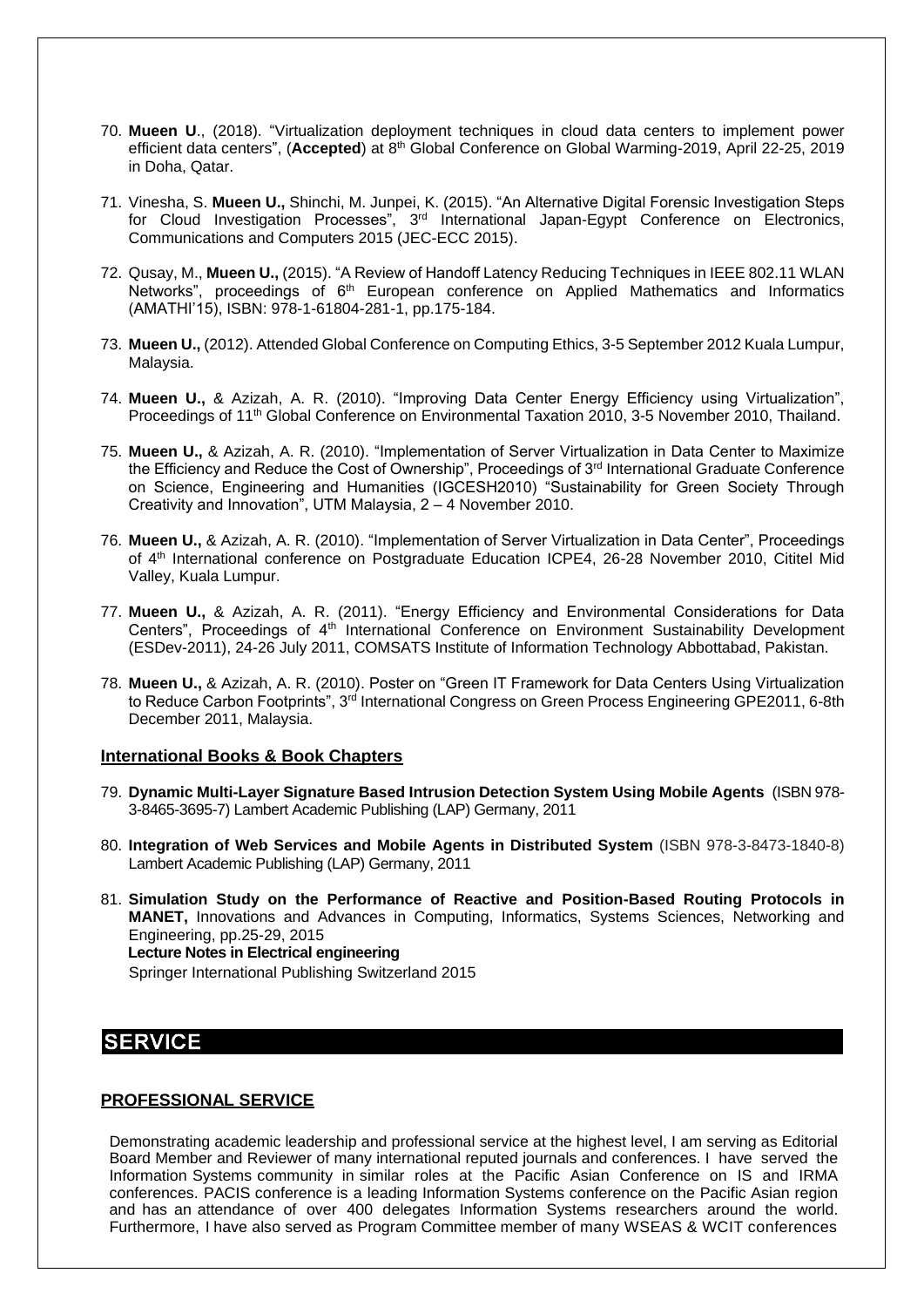on IT, Computers and Networks, where I performed within the "IT Management in Developing Countries"; I encouraged participation, solicited call for papers, and reviewed papers within the track.

On average, I review around 10 to 12 papers per year depending on my busy schedule for reputed journals and conferences. I have been a regular reviewer for the following renowned outlets:

- **Management Information Systems Quarterly (MISQ)**<br>**•** Renewable and Sustainable Energy Reviews (RSEE
- Renewable and Sustainable Energy Reviews (RSER)
- **Ecological Economics**
- Telecommunication Systems
- IEEE Access
- **IEEE Cloud Computing**
- **IEEE Transactions on Parallel and Distributed Systems**
- **IEEE Systems Journal**
- **Concurrency and Computation: Practice and Experience**
- **International Journal of Clinical Practice**
- **EURASIP Journal on Wireless Communications and Networking**
- International Journal of Distributed Sensor Networks
- Information Technology Research Journal (ITRJ)
- Journal of Computer Science
- **International Journal of Advance Intelligence Paradigms IJAIP**
- **Computing Journal Springer**
- Journal of Systemics, Cybernetics and Informatics (JSCI)
- **International Journal of Global Warming (IJGW)**
- **International Journal of Green Economics (IJGE)**
- **Journal of Testing and Evaluation**
- **EXECUTE:** International Journal of Wireless and Mobile and Computing (IJWMC)
- WSEAS Transaction on Communications Journal
- **The Energy Journal**
- WSEAS Conferences

#### **ACADEMIC SERVICE**

Despite my strong focus on Research throughout my career, I have been extensively involved in preparing, updating many new modules (subjects) related to cloud computing, and Green IT during my last and current university assignments. I am also member of department curriculum evaluation committee responsible for evaluating courses based on current technology, market trends and university requirements specially related to ABET and NCAAA accreditations. I am also very much involved in supervising Final year projects (FYP's) for undergraduate and graduate students. More specifically I supervised (7) Masters Students for their dissertations and more than (28) undergraduate students for their final year projects during my short academic career at various positions in different universities in Malaysia and Saudi Arabia. Below is the list of students supervised and examined during last three years of my academic service:

- **Successfully supervised (7) Seven Masters Dissertations**
- **Successfully supervised (35) thirty-five undergraduate Final year Projects**
- **External examiner of many masters, Doctoral Thesis, and Dissertations**

#### **EXAMINER DOCTORAL THESIS (Ph.D. & DBA)**

 An Investigation into the Cyber Security Preparedness of the Zambian Financial Sector, Binary University Kuala Lumpur Malaysia (March 2016).

#### **EXAMINER MASTERS DISSERTATIONS**

- Framework for Streamlining Disaster Recovery Practices for Core Banking Services among Commercial Banks in Sri Lanka (**2012**).
- Framework of green technology & Power efficiency management in APSS data center for reducing power consumptions (**2013**).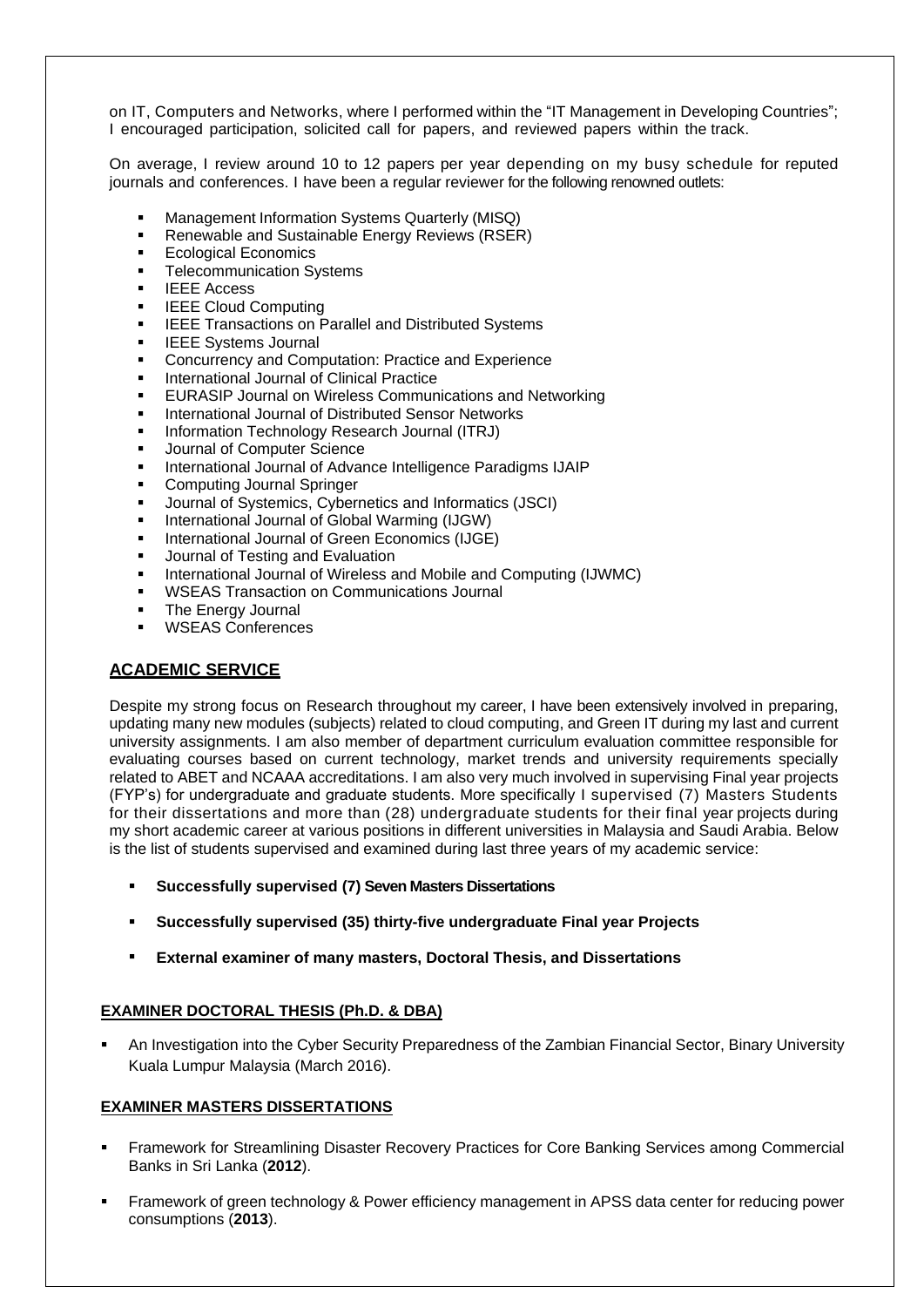- Cloud computing & Green ICT adoption model for effective green practices in Malaysian Universities (**2014**).
- A Study on Consumer Attitudes to Lifebuoy 1 Liter Total 10 Bodywash in the Klang Valley (**April 2016**).
- Effectiveness of Sales Promotion of Unilever Breeze Liquid Detergent (**March 2016**).

#### **MASTERS DISSERTATIONS SUPERVISED**

- Green ICT Framework for Implementing Sustainable APU Campus **(Completed 2013)**.
- Performance Analysis of Mobile Ad-Hoc Network through TCP Variants over DSR **(Completed 2013)**.
- Evaluation of Power Convergence Algorithms using Cloudsim Simulator in Cloud System (**Completed 2014**).
- Comparative Analysis and Evaluation of Vyatta and Nexus Virtual Security Appliance in a Cloud System (**Completed 2014**).
- Mobile Agent based Multi-Layer Security Framework for Cloud Data Centers (**Completed 2014**).

#### **DEGREE STUDENTS PROJECTS SUPERVISED**

- Encrypted File Transfer on Android via FTP and PHP Server **(Completed 2013)**.
- Text File Encryption Using XML **(Completed 2013)**.
- An Application to hide Digital Watermarks and Metadata on the Noise of JPEG Images for Copyright Purposes **(Completed 2013)**.
- Signature based Campus Network Analyzer with Packet Filtering **(Completed 2013)**.
- Host-Based Intrusion Detection System for Denial of Service (DoS) Attacks **(Completed 2013)**.
- Enhanced QR code Security for Android mobiles **(Completed 2013)**.
- Detecting Cross-Site Scripting Attacks in Social Networks **(Completed 2013)**.
- Iterative files encryption on Cloud Engineering (**Completed 2013**).
- Signature based Campus Network Analyzer with Packet Filtering (**Completed 2013**).
- Intrusion detection system in mobile Ad hoc network (**Completed 2103**).
- Cybercafé Network Monitoring System in Gambian (**Ongoing 2103**).
- Automatic network pen-testing system (**Completed 2013**).
- Intelligent Factory Ordering and Customization Systems for SME's in Yemen (**Completed 2013**).
- Data Security System Using Steganography (DSSUS) (**Completed 2103**).
- "NuCAJ" Numerical Code Algorithm for Japanese Text Steganography (**Completed 2104**).
- "C-Mors" Public Cloud Monitoring and Recovery Systems (**Completed 2014**).
- Train tracking system-using data from crowdsourcing (**Completed 2014**).
- "VBHAS" Voice Based Home Automation System (**Completed 2014**).
- "Wi-Fi Real-time Inspector" a Network Management System (**Completed 2014**)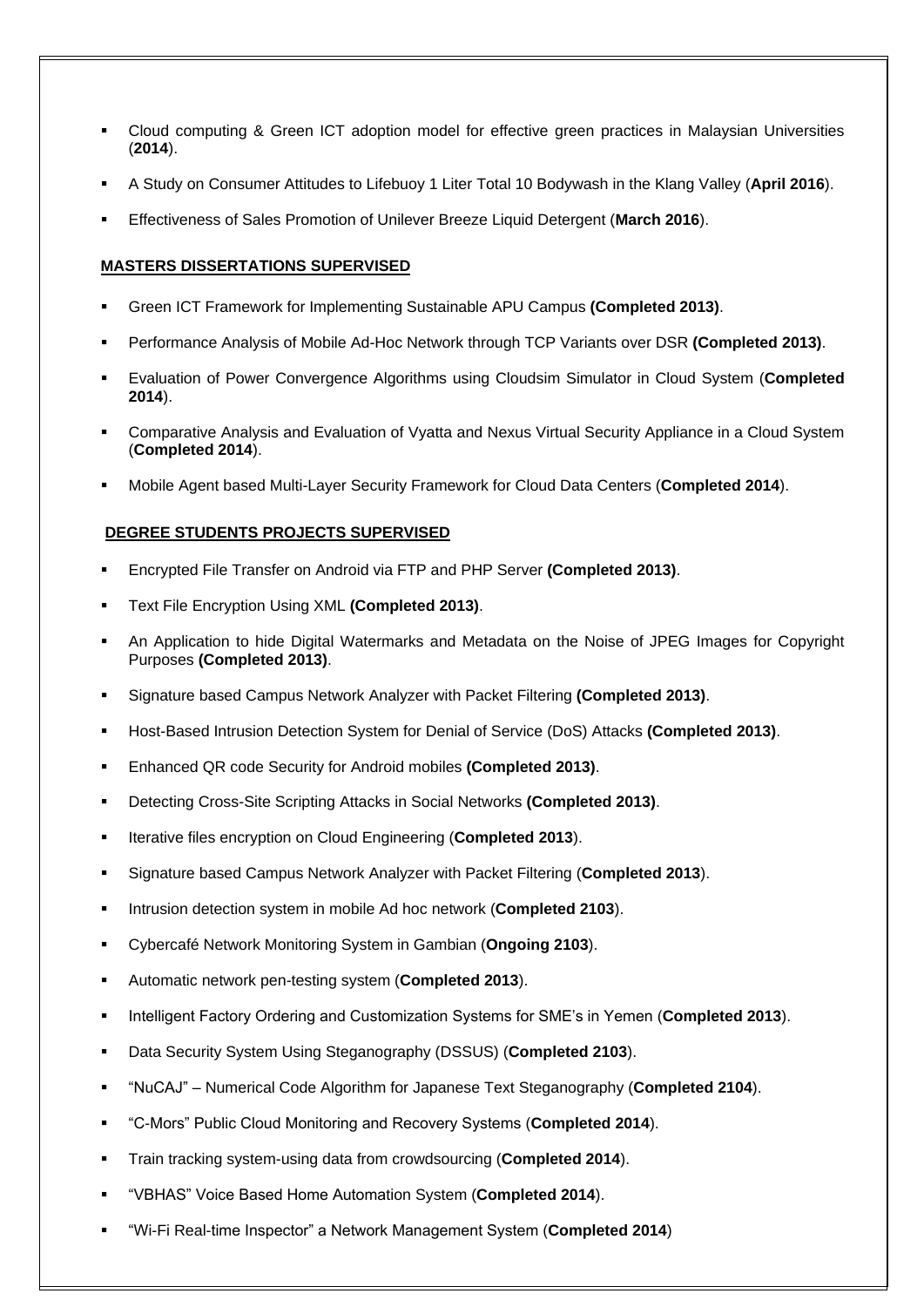- Packet Analyzer and Reporting System (**Completed 2014**)
- Network Protocol Analyzer Traffic Monitoring through Packet Capturing (PCAP) (**Completed 2014**)
- Network Traffic Monitoring with Packet Sniffing (**Completed 2014**)
- Green Computing in Data Center Infrastructures to measure their Performance using PUE Metrics (**Completed 2014**)
- File Transfer in Client Server Network using Chain Distributed Transfer Protocol in Wireless Networks (**Completed 2014**)
- **Preventing Misuse of Network Resources in Strengthening Network Management using Wake On LAN** Application and Embedded Free Meter (**Completed 2014**)
- AI based Network Monitoring Tool Enhancing Network Security Performance using Intelligence Knowledge Base (**Completed 2014**)
- Online Internship Portal System for Effat University Students (**Completed 2016**)
- Online Volunteer Management System Effat University Jeddah (**Completed 2017**)
- School Management System (**Completed 2017**)
- Cloud based Hospital Emergency & Response System (**Completed 2017**)
- Cloud based Education as a Service (E-as-a-Service) Framework for Effat University (**Completed 2018**)
- Android based Math Game for kids in school (**Completed 2018**)
- Green ICT framework for Data Center in Effat University (**Completed 2018**)
- Green BPM: An Urban Framework for Assessing & Improving Sustainability in Water Management in KSA (**Completed 2019**).

During my academic career, I am responsible for the following specific activities:

- Providing academic and research training for students and staff
- Promoting synergy between research and students who work in the areas of research
- Organizing fortnightly colloquia by arranging venues, speakers, and disseminating appropriate invitations and messages
- Organizing group reading workshops/seminars for higher degree teaching and research students
- Coordinating and responding to overseas higher degree student inquiries about their research issues and interest as part of my job at Binary University
- Representing university at various levels within the faculty, University and in the industry, and Uplifting the research quality and quantity of the research tracks.

Moreover, I have chaired and/or served as a panel member in several oral defenses at both masters and doctoral research levels. I have also served as an external examiner for doctoral dissertations at binary university KL Malaysia.

#### **TEACHING PHILOSOPHY**

I believe that challenge, respect and enjoyment are required for an effective learning environment. Without challenge, a student will finish a subject with a vague feeling of dissatisfaction, as if nothing was learned. Without respect, a student will finish a course having resisted truly learning the subject and with the desire to forget the experience promptly. Regardless of the skills the teacher aims to provide, without challenge and respect, the skills will not be maintained upon completion of the course. The third aspect, enjoyment, facilitates easy communication and knowledge absorption to promote challenge and respect. I have always endeavored to incorporate all three concepts into my teaching. I have tried to challenge students to learn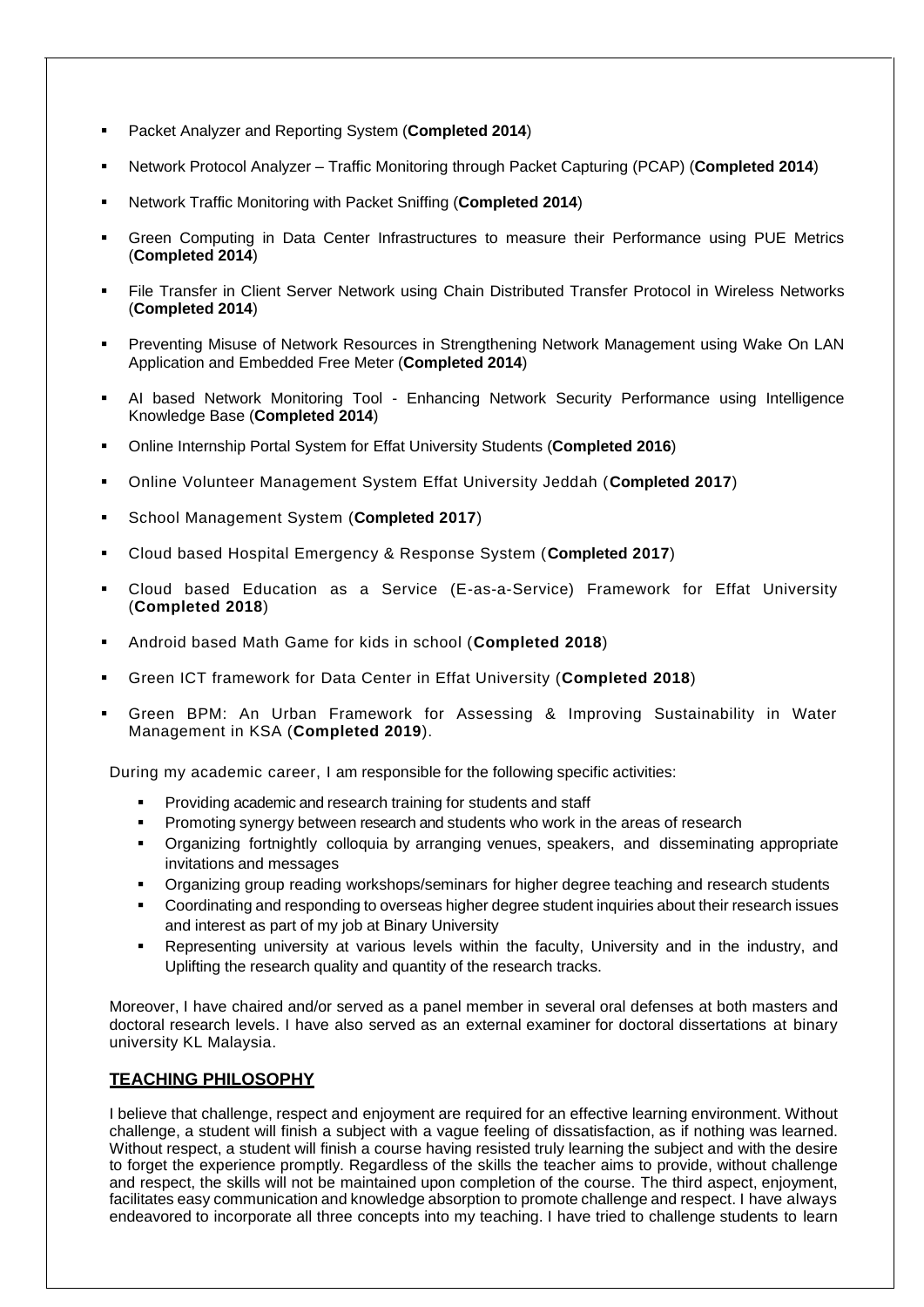quickly, to question what is presented to them, and to search for information beyond what is presented in the classroom. In reality, I have high expectations of their performance, and have never been disappointed. In return, I constantly seek new ways to teach challenging material and work to define assignments and projects that are timely, relevant, and interesting to students. The level of enjoyment would increase the classroom atmosphere that is conducive to learning and encourages dialogue, to counteract difficulties in promoting challenge and respect, where some students may view challenge and respect purely as "extra work"!

#### **Teaching Experience**

I have committed myself to engage in innovative teaching that goes beyond the standard requirements of a subject coordinator / lecturer. I identified many key areas like methodology, delivery, and motivation and student welfare as methods to improve and enhance your teaching and learning skills. I gained a wealth of teaching and learning experience through a diverse roles and responsibilities that I held over a range of subjects by applying above key areas identified. I have been involved in teaching as a lecturer, Subject coordinator, coordinating lecturer in both core and elective subjects in undergraduate and postgraduate courses, demonstrating my ability to teach in a diverse range of disciplines.

I am a strong advocate of case-based teaching as a favorable method in introducing a conducive teaching environment. In all subjects that I have developed and teach, I employ the case based teaching approach. I am using this case study based approach to exemplify and discuss complex theoretical and management aspects of different courses I teach like IT Infrastructure, Cybercrime & Warfare, E-Commerce, and Risk Assessment & Management. Moreover, exams and assessments are too employing the case study approach. The use of case studies have enabled students to engage in a real-world issues and projects, which otherwise would not have been possible for teaching such type of courses. With the intention of further encouraging students to discover their maximum potential, I introduced Best Student Awards for the subjects that I teach. Since then, I have continued these awards in accordance with the strong support from all the student cohorts. The best student (based on the highest marks) herein receives a special plaques and are awarded in the subsequent semester by an industry expert during the lecture.

I have successfully completed the Teaching Skills Masterclass Certificate from Advance Higher Education UK and learned a lot of new methods of interactive teaching and learning. I am planning for fellowship now from the same training authority. I have been actively involved in the preparation, organization and coordination of a number of courses offered at both the undergraduate and postgraduate levels within the cluster of Information Systems and information sciences. My role generally demands and involves many tasks including developing unit contents, preparing lectures and tutorial activities and notes, preparing lab materials, assignments and final projects, recruiting and supervising of teaching staff and tutors, selecting readings, setting assessment, moderating exam papers, maintaining the unit's on-line delivery site (blackboard and banner) and liaising with the professional community for provision of guest lecturers. I use to teach and prepare the courses listed below assigned to me in various academic positions during last 8 years or so according to the Program Learning Outcome (PLO's) and Course Learning Outcomes (CLO's) requirements at universities I worked:

- Management Information System
- **Cybercrime & Warfare**
- **Computer Forensics**<br> **Computer Security**
- Information Security & Policy
- Introduction to Information Security & Management
- Risk Assessment & Management
- Business Process Modelling
- **Data Management & Information Security Audit**
- **E-Commerce & its Security**
- **Business Process Modelling/Engineering**
- **•** Cyber Security
- **-** Network Security
- Advance Topics in Security Systems
- Information Technology Management
- Ethics & Professionalism
- Management Information Systems
- **Cryptographic systems**
- **Knowledge Management Systems**
- **Business Intelligence**
- **Business Analytics & Visualization**
- Cloud Infrastructure and Services